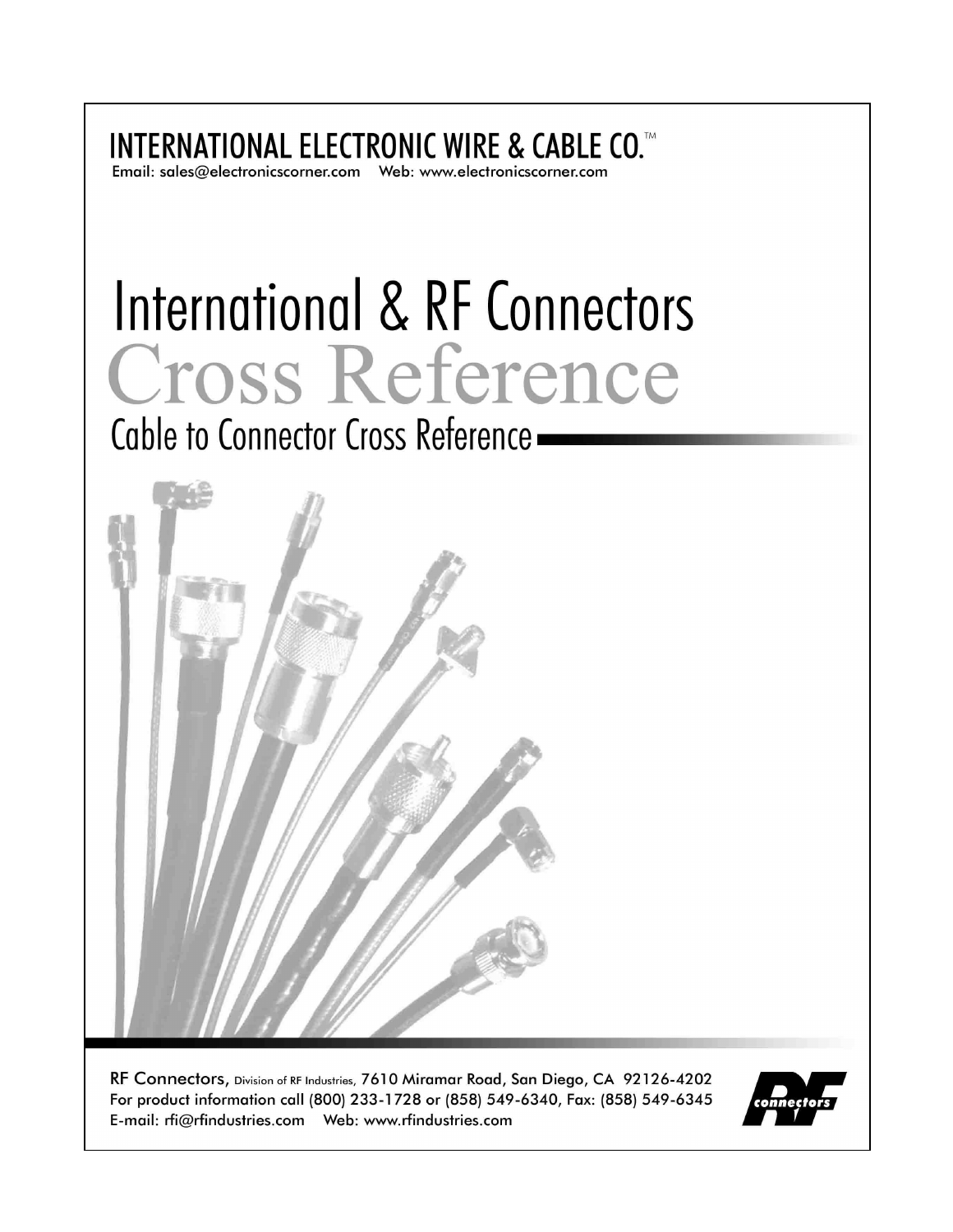# **HOW TO USE THIS MANUAL**

This manual is organized first by International Electronic Cable groups and second by the types of RFI connectors available for those groups. The connectors are divided into subgroups by type.

Each connector listing contains the RFI part number, the description and the materials used for each connector. The materials listings consist of the body, shell, pin/contact, and dielectric.

Use the Cable Number Locator below for easy cross-referencing by cable part number to page number.

#### *Example:*

*You need to know if RFI has an N Male Clamp Solder Plug for International Electronic 9059.* 

*Refer to the table below for International Electronic 4032. Go to page 8. Under the heading for International 3934, 4032, 4033, 4035, 4036, 4036F, 4037, 4041, 4042, 4043, 9000, 9001, 9010, 9014, 9016, 9018, 9062, 9300 you will find RFN-1904-1N and RFN-1904-1S.* 

From the description and the materials information you are able to determine if one of these connectors works for your application. The legend at the top of page two explains the material codes used in this manual.

**Part numbers with an \* are special order only.** If you have special requirements, please contact RF Industries' sales department for assistance.

| Cable # | Page | Cable # | Page | Cable # | Page | Cable # | Page | Cable # | Page |
|---------|------|---------|------|---------|------|---------|------|---------|------|
| 3916    | 9    | 4027    |      | 4055    |      | 7515    | 12   | 9062    | 8    |
| 3921    | 5    | 4028    | 5    | 4060    | 3    | 7520    | 9    | 9080    | 10   |
| 3923    | 5    | 4029    | 5    | 4063    | 10   | 7521    | 9    | 9085    | 10   |
| 3931    | 10   | 4030    | 5    | 4064    | 10   | 7523    | 9    | 9086    | 11   |
| 3932    | 10   | 4032    | 8    | 4064C   | 10   | 9000    | 8    | 9090    | 10   |
| 3934    | 8    | 4033    | 8    | 4066    | 10   | 9001    | 8    | 9091    | 13   |
| 3938    | 12   | 4035    | 8    | 4072    | 7    | 9010    | 8    | 9095    | 11   |
| 3941    | 10   | 4036    | 8    | 4080    | 2    | 9014    | 8    | 9100    | 5    |
| 3942    | 10   | 4036F   | 8    | 4081    | 12   | 9016    | 8    | 9120    | 5    |
| 3943    | 10   | 4037    | 8    | 4082    | 13   | 9018    | 8    | 9160    | 5    |
| 4008    | 10   | 4041    | 8    | 4083    | 12   | 9020    | 9    | 9165    | 5    |
| 4009    | 10   | 4042    | 8    | 4084    | 3    | 9022    | 13   | 9200    | 5    |
| 4010    | 10   | 4043    | 8    | 4085    | 11   | 9036    | 9    | 9300    | 8    |
| 4011    | 10   | 4050    | 12   | 4086    | 2    | 9040    | 12   |         |      |
| 4012    | 10   | 4051    | 7    | 4089    | 3    | 9048    | 12   |         |      |
| 4015    | 12   | 4052    | 5    | 6303    | 12   | 9049    | 12   |         |      |
| 4016    | 12   | 4053    | 5    | 7513    | 12   | 9050    | 12   |         |      |

# **Cable Number Locator**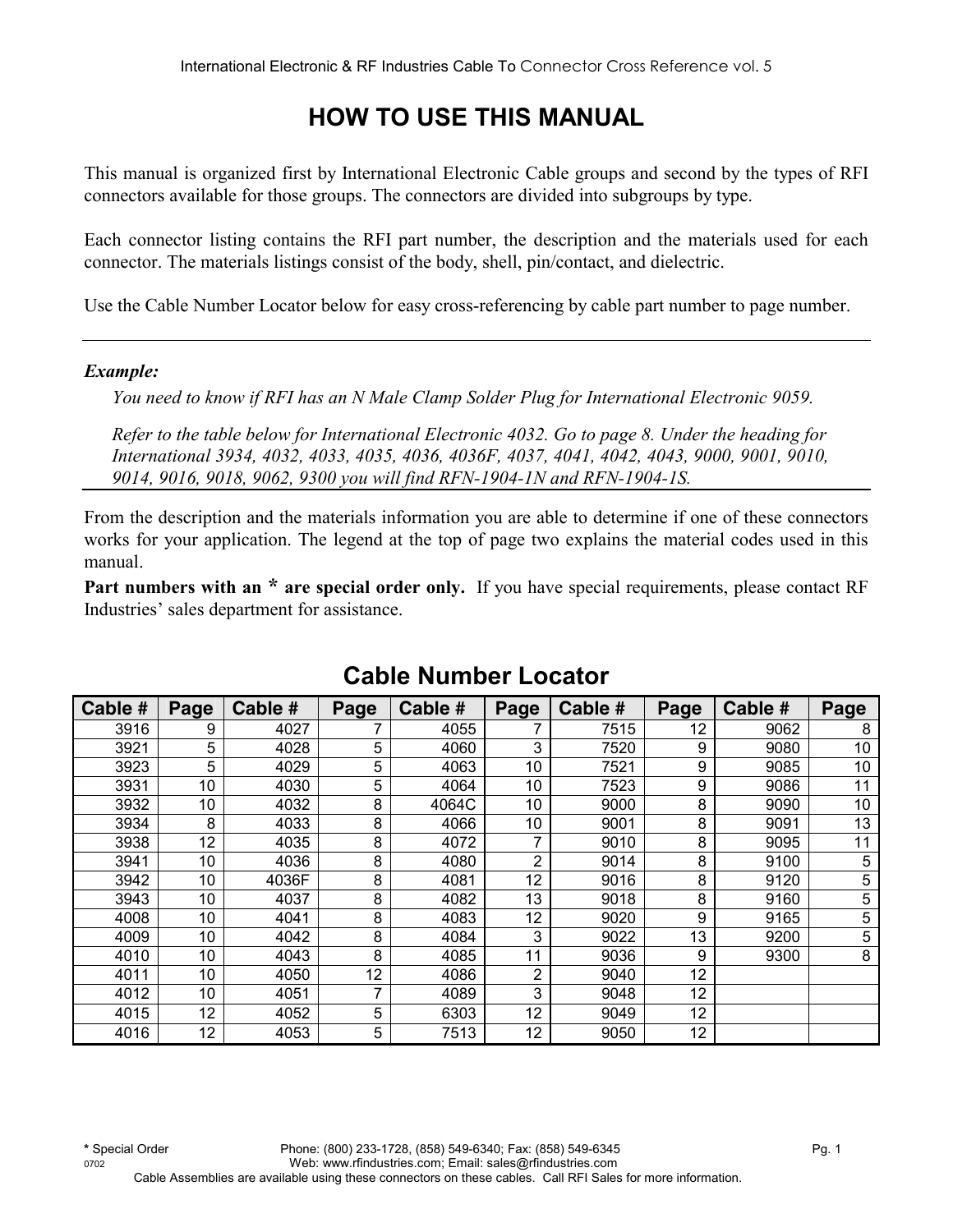*The information found in this guide was compiled using specifications that were current at the time of compilation. Please note that manufacturer's specifications are subject to change without notice. We therefore suggest that after using this guide to make your initial connector selections, you should obtain the latest product specifications from this cable manufacturer and RF Industries.*

# **INTERNATIONAL ELECTRONIC & RF INDUSTRIES CABLE TO CONNECTOR CROSS REFERENCE**

| Legend                      |                             |                    |                               |  |  |  |  |  |
|-----------------------------|-----------------------------|--------------------|-------------------------------|--|--|--|--|--|
| <b>BODY PLATING</b>         | <b>SHELL PLATING</b>        | <b>PIN/CONTACT</b> | <b>DIELECTRIC</b>             |  |  |  |  |  |
| C - Chrome                  | C - Black Chrome            | G - Gold           | <b>B</b> - Bakelite, Phenolic |  |  |  |  |  |
| $G -$ Gold                  | G - Gold                    | N - Nickel         | $D -$ Delrin                  |  |  |  |  |  |
| $N -$ Nickel                | N - Nickel                  | S - Silver         | $T - PTFE$                    |  |  |  |  |  |
| $S -$ Silver                | S - Silver                  |                    | <b>P</b> - Polypropylene      |  |  |  |  |  |
| <b>SS - Stainless Steel</b> | <b>SS - Stainless Steel</b> |                    |                               |  |  |  |  |  |

#### **International 4080, 4086**

| <b>PART NUMBER</b> | <b>DESCRIPTION</b>                                         | <b>BODY</b> | <b>SHELL</b>   | P/C | <b>DIE</b>              |
|--------------------|------------------------------------------------------------|-------------|----------------|-----|-------------------------|
|                    | <b>BNC</b>                                                 |             |                |     |                         |
| RFB-1110-1A*       | <b>BNC Male Right Angle Crimp Plug</b>                     | N           | N              | G   | $\top$                  |
| <b>RFB-1117-A</b>  | <b>BNC Female Crimp Rear Mount Bulkhead</b>                | N           | ---            | G   | T                       |
|                    | MМ                                                         |             |                |     |                         |
| <b>RFM-2100</b>    | MM Male Crimp Plug                                         | $\mathbf S$ | $---$          | S   | $\mathsf T$             |
|                    | <b>TNC</b>                                                 |             |                |     |                         |
| RFT-1218-A*        | TNC Male Right Angle Crimp Plug                            | N           | N              | G   | T                       |
|                    | <b>MC Card</b>                                             |             |                |     |                         |
| <b>RMC-6010-A</b>  | MC Card Right Angle Crimp Plug                             | N           | ---            | G   | T                       |
|                    |                                                            |             |                |     |                         |
|                    | <b>MCX</b>                                                 |             |                |     |                         |
| <b>RMX-8000-A*</b> | <b>MCX Male Crimp Plug</b>                                 | N           | ---            | G   | т                       |
| <b>RMX-8010-A*</b> | MCX Male Right Angle Crimp Plug                            | N           | ---            | G   | $\overline{\mathsf{T}}$ |
| RMX-8010-1A*       | MCX Male Right Angle Crimp Plug                            | G           | ---            | G   | T                       |
|                    |                                                            |             |                |     |                         |
|                    | <b>MMCX</b>                                                |             |                |     |                         |
| <b>RMX-9000-1A</b> | <b>MMCX Male Crimp Plug</b>                                | G           | ---            | G   | т                       |
| RMX-9010-A*        | MMCX Male Right Angle Crimp Plug                           | N           | ---            | G   | $\overline{\mathsf{T}}$ |
| RMX-9010-1A        | MMCX Male Right Angle Crimp Plug                           | G           | ---            | G   | T                       |
|                    | <b>Reverse Polarity</b>                                    |             |                |     |                         |
| RP-1212-A*         | TNC Reverse Polarity Female Crimp Rear Mount Bulkhead Jack | N           | $\overline{a}$ | G   | $\mathsf T$             |
| RSA-3252-A-4       | SMA Reverse Polarity Female Crimp Rear Mount Bulkhead Jack | N           | ---            | G   | $\overline{\mathsf{T}}$ |
| RSA-3252-A-05*     | SMA Reverse Polarity Female Crimp Rear Mount Bulkhead Jack | SS          | $---$          | G   | T                       |
| RSA-3260-A-04*     | SMA Reverse Polarity Female 2-Hole Flange Crimp Jack       | N           | ---            | G   | T                       |
| RSA-3260-A-05*     | SMA Reverse Polarity Female 2-Hole Flange Crimp Jack       | SS          | ---            | G   | $\overline{\mathsf{T}}$ |
|                    | <b>SMA</b>                                                 |             |                |     |                         |
| <b>RSA-3000-A</b>  | SMA Male Crimp Plug                                        | N           | N              | G   | $\mathsf T$             |
| <b>RSA-3010-A*</b> | SMA Male Right Angle Crimp Plug                            | N           | N              | G   | T                       |

**<sup>\*</sup>** Special Order Phone: (800) 233-1728, (858) 549-6340; Fax: (858) 549-6345 Pg. 2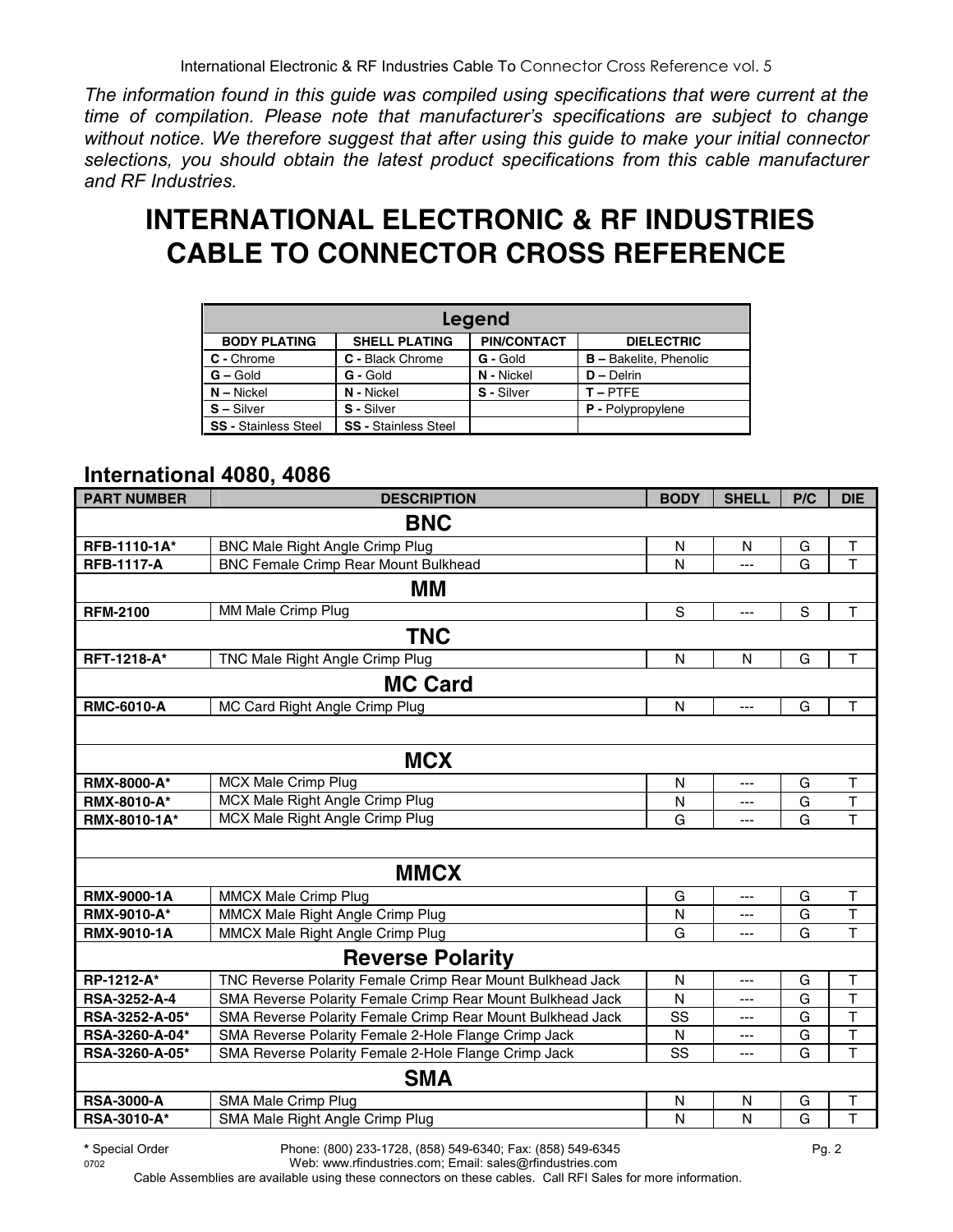| <b>RSA-32</b><br>225<br>Bulkhead<br><b>Hear Mount</b><br>Female<br>' crimp.<br>ظ™<br>252-A | N | --- |  |
|--------------------------------------------------------------------------------------------|---|-----|--|

| <b>PART NUMBER</b> | <b>DESCRIPTION</b>                 | <b>BODY</b> | <b>SHELL</b> | P/C | <b>DIE</b> |
|--------------------|------------------------------------|-------------|--------------|-----|------------|
|                    | <b>SMB</b>                         |             |              |     |            |
| <b>RSB-4000-A</b>  | SMB Male Crimp Plug                | N           | $---$        | G   |            |
|                    | <b>SMP</b>                         |             |              |     |            |
| <b>RSP-5550-1A</b> | <b>SMP Female Jack</b>             | G           | $--$         | G   |            |
| <b>RSP-5560-1A</b> | <b>SMP Female Right Angle Jack</b> | G           | $--$         | G   |            |
|                    | <b>Reverse Thread</b>              |             |              |     |            |
| <b>RT-3000-A*</b>  | SMA Reverse Thread Crimp Plug      | N           | N            | G   |            |

### **International 4060, 4084, 4089**

| <b>PART NUMBER</b> | <b>DESCRIPTION</b>                                                | <b>BODY</b>  | <b>SHELL</b>   | P/C         | <b>DIE</b>              |  |  |  |
|--------------------|-------------------------------------------------------------------|--------------|----------------|-------------|-------------------------|--|--|--|
| 1.0/2.3            |                                                                   |              |                |             |                         |  |  |  |
| RF123-7000-B       | 1.0/2.3 Series Male Snap-On Crimp Plug                            | N            | $\overline{a}$ | G           | $\top$                  |  |  |  |
| RF123-7001-B       | 1.0/2.3 Series Male Slide-On Crimp Plug                           | N            | $\overline{a}$ | G           | $\overline{\mathsf{T}}$ |  |  |  |
| RF123-7002-B       | 1.0/2.3 Series Male Screw-On Crimp Plug                           | N            | $\overline{a}$ | G           | $\top$                  |  |  |  |
| RF123-7050-1B      | 1.0/2.3 Series Female Slide-On Crimp Jack                         | G            | ---            | G           | $\top$                  |  |  |  |
| RF123-7052-1B      | 1.0/2.3 Series Female Crimp Bulkhead Jack                         | G            | ---            | G           | $\overline{1}$          |  |  |  |
|                    | <b>BNC</b>                                                        |              |                |             |                         |  |  |  |
| <b>RFB-1100-B</b>  | <b>BNC Male Clamp Solder Plug</b>                                 | N            | N              | G           | Τ                       |  |  |  |
| RFB-1106-5         | <b>BNC Male Crimp Plug (Large Ferrule)</b>                        | N            | N              | G           | $\mathsf{T}$            |  |  |  |
| RFB-1106-6         | <b>BNC Male Crimp Plug (Small Ferrule)</b>                        | N            | N              | G           | $\top$                  |  |  |  |
| <b>RFB-1110-B</b>  | <b>BNC Male Right Angle Crimp Plug</b>                            | N            | N              | G           | $\overline{\mathsf{T}}$ |  |  |  |
| RFB-1116-B-03      | <b>BNC Female Crimp Front Mount Bulkhead Jack</b>                 | N            | $\overline{a}$ | G           | $\overline{\mathsf{T}}$ |  |  |  |
| <b>RFB-1117-BT</b> | BNC Female Crimp Rear Mount Bulkhead, Panel Thickness .200        | N            | $---$          | G           | $\mathsf{T}$            |  |  |  |
| RFB-1117-BT-03     | <b>BNC Female Crimp Rear Mount Bulkhead, Panel Thickness .140</b> | N            | ---            | G           | $\top$                  |  |  |  |
| <b>RFB-1123-B</b>  | <b>BNC Female Crimp Socket Jack</b>                               | N            | ---            | G           | $\overline{\mathsf{T}}$ |  |  |  |
|                    | <b>FME</b>                                                        |              |                |             |                         |  |  |  |
| <b>RFE-6000-B</b>  | FME Male Crimp Plug                                               | $\mathsf{N}$ | N              | G           | $\top$                  |  |  |  |
|                    | МM                                                                |              |                |             |                         |  |  |  |
| RFM-2100-1         | MM Male Crimp Plug                                                | S            | $---$          | $\mathbf S$ | $\mathsf{T}$            |  |  |  |
|                    | N                                                                 |              |                |             |                         |  |  |  |
| RFN-1005-B-03      | N Male Crimp Plug                                                 | $\mathsf{N}$ | N              | G           | $\mathsf T$             |  |  |  |
| RFN-1009-B-03      | N Male Right Angle Crimp Plug, Square Body                        | N            | N              | G           | $\mathsf T$             |  |  |  |
| RFN-1022-18        | N Female Crimp Rear Mount Bulkhead Jack                           | N            | N              | G           | $\top$                  |  |  |  |
| RFN-1022-8         | N Female Crimp Rear Mount Bulkhead Jack                           | N            | $---$          | G           | $\overline{\mathsf{T}}$ |  |  |  |
| <b>RFN-1027-B</b>  | N Female Crimp Jack                                               | S            | $\overline{a}$ | G           | T                       |  |  |  |
|                    | <b>Special</b>                                                    |              |                |             |                         |  |  |  |
| <b>RFS-2002</b>    | Modified TNC Male Clamp Plug w/Extended Threads                   | N            | $---$          | G           | D                       |  |  |  |
|                    | <b>TNC</b>                                                        |              |                |             |                         |  |  |  |
| RFT-1201-1B*       | <b>TNC Male Clamp Plug</b>                                        | N            | N              | G           | $\top$                  |  |  |  |
| RFT-1202-3         | <b>TNC Male Crimp Plug</b>                                        | N            | N              | G           | D                       |  |  |  |
| <b>RFT-1212-B</b>  | <b>TNC Female Crimp Rear Mount Bulkhead Jack</b>                  | N            | ---            | G           | D                       |  |  |  |
|                    | <b>Mini-UHF</b>                                                   |              |                |             |                         |  |  |  |
| <b>RFU-600-3</b>   | Mini-UHF Male Crimp Plug                                          | N            | N              | G           | $\top$                  |  |  |  |
| RFU-600-10B*       | Mini-UHF Male Right Angle Crimp Plug                              | N            | N              | G           | $\mathsf T$             |  |  |  |
| RFU-601-3          | Mini-UHF Female Crimp Jack                                        | N            | $\overline{a}$ | G           | T                       |  |  |  |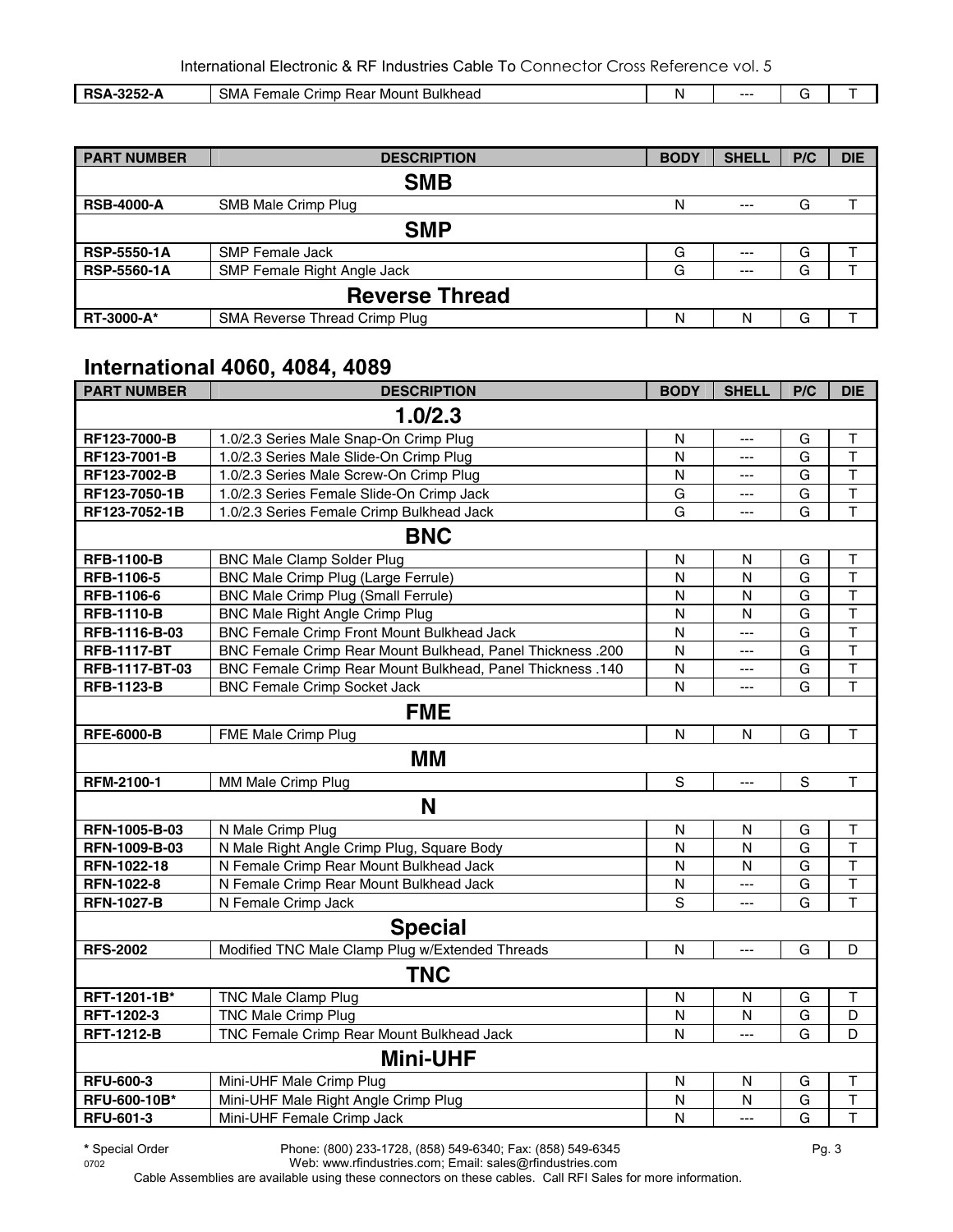| . .                                  | -UHF<br>Mini-l<br>-<br>Hardware<br>'−emale<br>∶ Bulkhead<br>Mount<br>l with<br>' rimpت<br><b>Rear</b> |    | $- -$ |  |
|--------------------------------------|-------------------------------------------------------------------------------------------------------|----|-------|--|
| . I-F<br>$\mathbf{r}$ - $\mathbf{r}$ | Mini-l<br>UHF<br><b>Bulkhead</b><br>∵Jack<br><b>Rear</b><br>Mount<br>-emale<br>∵ rimp                 | A. | $- -$ |  |

| <b>PART NUMBER</b>   | <b>DESCRIPTION</b>                                                          | <b>BODY</b> | <b>SHELL</b> | P/C            | <b>DIE</b>              |
|----------------------|-----------------------------------------------------------------------------|-------------|--------------|----------------|-------------------------|
|                      | <b>MC Card</b>                                                              |             |              |                |                         |
| <b>RMC-6010-B</b>    | MC Card Right Angle Crimp Plug                                              | N           | ---          | G              | $\mathsf T$             |
|                      | <b>MCX</b>                                                                  |             |              |                |                         |
| <b>RMX-8000-B</b>    | MCX Male Crimp Plug                                                         | N           |              | G              | Т                       |
| <b>RMX-8000-1B</b>   | <b>MCX Male Crimp Plug</b>                                                  | G           | ---<br>---   | G              | T                       |
| <b>RMX-8010-B</b>    | MCX Male Right Angle Crimp Plug                                             | N           | ---          | G              | $\sf T$                 |
| RMX-8010-1B          | MCX Male Right Angle Crimp Plug                                             | G           |              | G              | $\overline{\mathsf{T}}$ |
|                      |                                                                             |             |              |                |                         |
|                      | <b>MMCX</b>                                                                 |             |              |                |                         |
| <b>RMX-9000-1B</b>   | MMCX Male Crimp Plug                                                        | G           | ---          | G              | T                       |
| <b>RMX-9010-1B</b>   | MMCX Male Right Angle Crimp Plug                                            | G           | ---          | G              | T                       |
| <b>RMX-9050-1B</b>   | <b>MMCX Female Crimp Jack</b>                                               | G           |              | G              | $\overline{\mathsf{T}}$ |
|                      | <b>Reverse Polarity</b>                                                     |             |              |                |                         |
| <b>RP-1117-BT</b>    | BNC Reverse Polarity Female Crimp Rear Mount Bulkhead Jack                  | N           | N            | G              | Т                       |
| RP-1202-1B           | TNC Reverse Polarity Male Crimp Plug                                        | N           | N            | G              | T                       |
| <b>RP-1212-B</b>     | TNC Reverse Polarity Female Crimp Rear Mount Bulkhead Jack                  | N           | $\mathsf{N}$ | G              | $\overline{\mathsf{T}}$ |
| <b>RP-1216-B</b>     | TNC Reverse Polarity Female Crimp Jack                                      | Ν           | ---          | G              | T                       |
| <b>RP-3000-B</b>     | SMA Reverse Polarity Male Crimp Plug                                        | N           | N            | G              | T                       |
| RP-3000-1B           | SMA Reverse Polarity Male Crimp Plug                                        | G           | G            | G              | T                       |
| RP-3010-1B           | SMA Reverse Polarity Male Right Angle Crimp Plug                            | G           | G            | $\overline{G}$ | $\overline{\mathsf{T}}$ |
| RP-3050-1B           | SMA Reverse Polarity Female Crimp Jack                                      | G           | G            | G              | $\mathsf T$             |
| <b>RSA-3252-1B</b>   | SMA Reverse Polarity Female Crimp Rear Mount Bulkhead Jack                  | G           | G            | G              | $\overline{\mathsf{T}}$ |
| <b>RP-4252-B</b>     | SMB Reverse Polarity Female Crimp Rear Mount Bulkhead Jack                  | N           | ---          | G              | T                       |
|                      | <b>SMA</b>                                                                  |             |              |                |                         |
| <b>RSA-3000-1B</b>   | SMA Male Crimp Plug                                                         | G           | G            | G              | Τ                       |
| <b>RSA-3000-B</b>    | SMA Male Crimp Plug                                                         | ${\sf N}$   | $\mathsf{N}$ | G              | $\top$                  |
| <b>RSA-3000-B-SS</b> | SMA Male Crimp Plug                                                         | SS          | SS           | G              | $\top$                  |
| RSA-3000-1B-03       | SMA Male Crimp Plug                                                         | G           | SS           | G              | T                       |
| RSA-3000-7-B*        | SMA Male Crimp Plug                                                         | SS          | SS           | G              | $\overline{\mathsf{T}}$ |
| <b>RSA-3010-1B</b>   | SMA Male Right Angle Crimp Plug                                             | G           | G            | G              | $\overline{\mathsf{T}}$ |
| RSA-3010-1B-04       | SMA Male Right Angle Crimp Plug                                             | G           | SS           | G              | $\sf T$                 |
| <b>RSA-3010-B</b>    | SMA Male Right Angle Crimp Plug                                             | N           | N            | G              | $\overline{\mathsf{T}}$ |
| <b>RSA-3010-B-SS</b> | SMA Male Right Angle Crimp Plug                                             | SS          | SS           | G              | $\overline{\mathsf{T}}$ |
| <b>RSA-3010-7-B</b>  | SMA Male Right Angle Crimp Plug, Stainless Steel Nut w/ Gold<br><b>Body</b> | ---         | ---          | G              | $\mathsf T$             |
| <b>RSA-3050-1B</b>   | <b>SMA Female Crimp</b>                                                     | G           | G            | G              | T                       |
| <b>RSA-3050-B</b>    | <b>SMA Female Crimp</b>                                                     | N           | N            | G              | T                       |
| <b>RSA-3100-B</b>    | SMA Male Clamp Solder Plug                                                  | N           | N            | G              | T                       |
| <b>RSA-3110-B</b>    | SMA Male Right Angle Clamp Plug                                             | N           | N            | G              | $\overline{\mathsf{T}}$ |
| <b>RSA-3252-B</b>    | SMA Female Crimp Rear Mount Bulkhead, w/o Gasket                            | N           | N            | G              | $\mathsf T$             |
| RSA-3252-B-03        | SMA Female Crimp Rear Mount Bulkhead, w/ Gasket                             | N           | N            | G              | $\mathsf T$             |
|                      | <b>SMB</b>                                                                  |             |              |                |                         |
| <b>RSB-4000-B</b>    | <b>SMB Crimp Plug</b>                                                       | N           | ---          | G              | Т                       |
| RSB-4000-B-03        | SMB Crimp Plug (See Catalog)                                                | N           | ---          | G              | T                       |
| <b>RSB-4000-1B</b>   | <b>SMB Crimp Plug</b>                                                       | G           | ---          | G              | T                       |
| <b>RSB-4010-B</b>    | SMB Right Angle Crimp Plug                                                  | N           | ---          | G              | T                       |
| <b>RSB-4010-1B</b>   | SMB Right Angle Crimp Plug                                                  | G           | ---          | G              | T                       |
| <b>RSB-4050-B</b>    | SMB Crimp Jack                                                              | N           | ---          | G              | $\mathsf T$             |
| <b>RSB-4050-1B</b>   | SMB Crimp Jack                                                              | G           | ---          | G              | $\top$                  |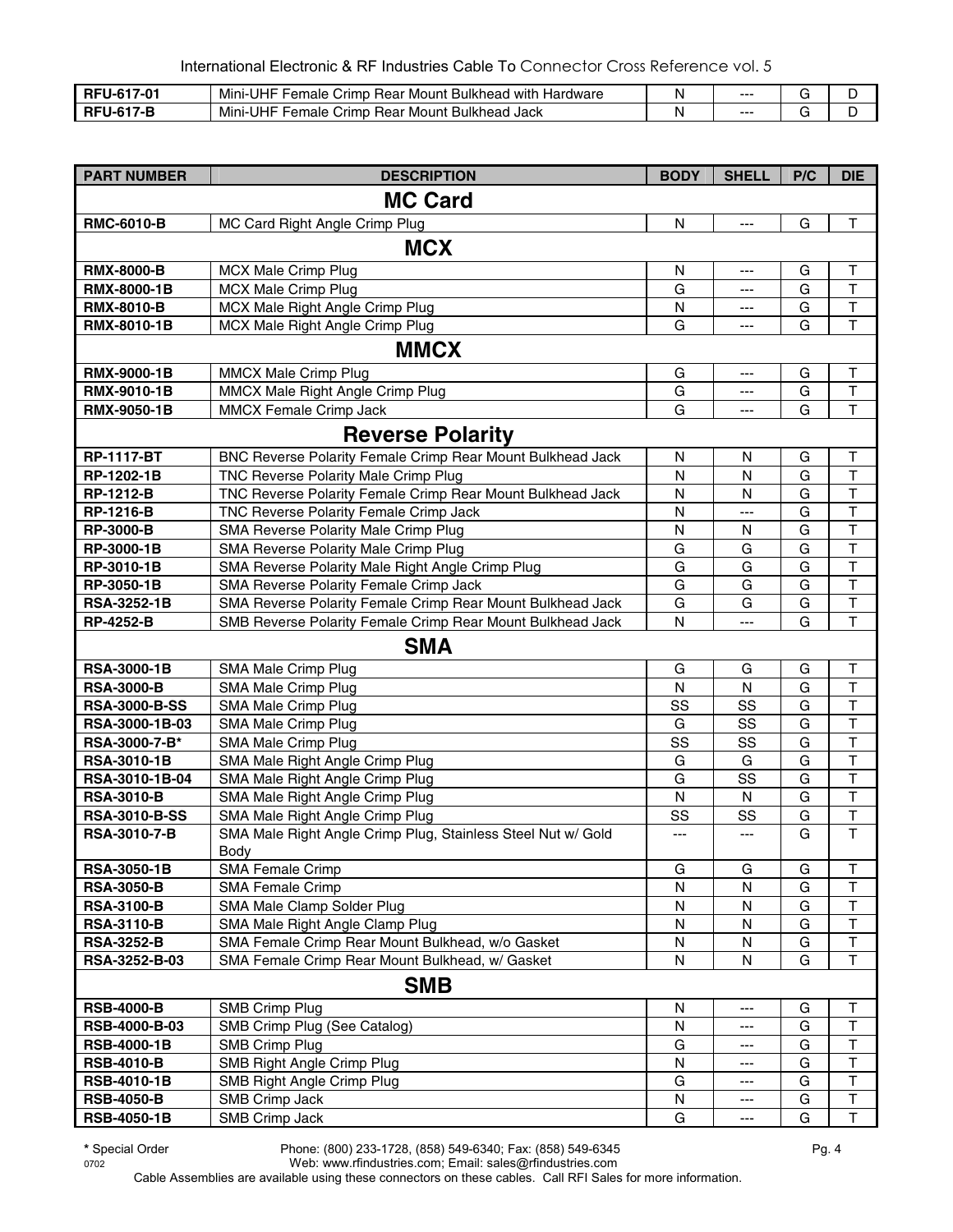| <b>RSB-4055-1B</b> | SMB Right Angle Crimp Jack                  | G | $---$     | G       |  |
|--------------------|---------------------------------------------|---|-----------|---------|--|
| <b>RSB-4100-B</b>  | SMB Clamp Plug                              | Ν | $---$     | G       |  |
| <b>RSB-4252-B</b>  | SMB Jack Crimp Rear Mount Bulkhead w/D-Flat | N | $---$     | G       |  |
|                    | <b>Reverse Thread</b>                       |   |           |         |  |
| RT-3252-1B-04      | SMA Reverse Thread Female Crimp             | Ν | $---$     | G       |  |
| .                  |                                             |   | - - - - - | - - - - |  |

#### **International 3921, 3923, 4028, 4029, 4030, 4052, 4053, 9100, 9120, 9160, 9165, 9200**

| <b>PART NUMBER</b>  | <b>DESCRIPTION</b>                                                                | <b>BODY</b>    | <b>SHELL</b>  | P/C         | <b>DIE</b>              |
|---------------------|-----------------------------------------------------------------------------------|----------------|---------------|-------------|-------------------------|
|                     | <b>BNC</b>                                                                        |                |               |             |                         |
| RFB-1100-2          | BNC Male Clamp Solder Plug (Captive Pin); UG-88D/U                                | N              | N             | G           | D                       |
| <b>RFB-1100-2ST</b> | BNC Male Clamp Solder Plug (Captive Pin); UG-88/U, C/U,<br>D/U, E/U               | S              | S             | G           | $\mathsf{T}$            |
| <b>RFB-1102-T</b>   | <b>BNC Male Solderless Plug</b>                                                   | N              | N             | $\mathbb S$ | $\top$                  |
| <b>RFB-1104</b>     | <b>BNC Male Twist-on Plug</b>                                                     | N              | N             | S           | D                       |
| RFB-1106-2          | BNC Male Crimp Plug; UG-1785/U                                                    | N              | N             | G           | D                       |
| <b>RFB-1106-2ST</b> | BNC Male Crimp Plug; UG-1785/U                                                    | $\overline{s}$ | S             | G           | $\overline{\mathsf{T}}$ |
| <b>RFB-1106-2T</b>  | BNC Male Crimp Plug; UG-1785/U                                                    | N              | N             | G           | $\overline{\mathsf{T}}$ |
| RFB-1106-9          | BNC Male Q/D Univ. Crimp Plug; for BNC, TNC, & N Female                           | N              | N             | G           | D                       |
| RFB-1106-C-03       | BNC Male Crimp with BeCu Contact                                                  | N              | N             | G           | D                       |
| RFB-1110-C-04       | <b>BNC Male Right Angle Clamp Plug</b>                                            | $\mathbf S$    | $\mathbf S$   | G           | $\top$                  |
| <b>RFB-1110-S</b>   | BNC Male Right Angle Solder Plug; UG-913/U,A/U                                    | S              | S             | S           | $\mathsf{T}$            |
| <b>RFB-1110-1</b>   | <b>BNC Male Right Angle Crimp Plug</b>                                            | N              | N             | G           | $\mathsf T$             |
| RFB-1110-C-04       | <b>BNC Male Right Angle Clamp Plug</b>                                            | S              | S             | G           | $\mathsf{T}$            |
| <b>RFB-1117</b>     | BNC Female Crimp Rear Mount Bulkhead Jack                                         | N              | ---           | G           | D                       |
| <b>RFB-1121</b>     | <b>BNC Female Twist-on Jack</b>                                                   | N              | ---           | $\mathbf S$ | D                       |
| RFB-1123-1          | <b>BNC Female Crimp Jack</b>                                                      | N              | ---           | G           | $\mathsf T$             |
| <b>RFB-1160</b>     | BNC Wall Plate Flush Mount Crimp Jack                                             | N              | ---           | G           | D                       |
| <b>RFB-1161</b>     | BNC Wall Plate Flush Mount Twist on Jack                                          | N              | ---           | G           | D                       |
|                     | <b>7/16 DIN</b>                                                                   |                |               |             |                         |
| RFD-1600-2-C        | 7/16 Din Male Clamp Plug Combo Straight or Right Angle                            | ${\mathsf S}$  | S             | $\mathbb S$ | Τ                       |
| RFD-1605-2-C        | 7/16 Din Male Crimp Plug Combo Straight or Right Angle                            | $\mathbf S$    | S             | $\mathbf S$ | $\top$                  |
| RFD-1625-2-C        | 7/16 Din Female Clamp Jack Combo Straight or Right Angle                          | $\mathbf S$    | ---           | $\mathbf S$ | $\overline{\mathsf{T}}$ |
| RFD-1630-2-C        | 7/16 Din Female Crimp Jack Combo Straight or Right Angle                          | $\mathbf S$    | ---           | $\mathbf S$ | $\top$                  |
| RFD-1641-2-C*       | 7/16 Din Female 4-Hole Flange Clamp Panel Mount, Combo                            | S              | ---           | S           | T                       |
|                     | Straight or Right Angle                                                           |                |               |             |                         |
| RFD-1642-2-C*       | 7/16 Din Female 4-Hole Flange Crimp Panel Mount, Combo<br>Straight or Right Angle | S              | ---           | S           | T                       |
|                     | <b>FME</b>                                                                        |                |               |             |                         |
| <b>RFE-6000-C</b>   | FME Male Crimp Plug                                                               | N              | ---           | G           | T                       |
| RFE-6000-6C*        | FME Male Crimp Plug, Black                                                        | C              | ---           | G           | $\mathsf T$             |
| <b>RFE-6050-C</b>   | FME Female Crimp Jack                                                             | N              | ---           | G           | $\top$                  |
| RFE-6050-6C*        | FME Female Crimp Jack, Black                                                      | C              | ---           | G           | $\mathsf{T}$            |
|                     | N                                                                                 |                |               |             |                         |
| <b>RFN-1000-N</b>   | N Male Solder Clamp Plug; UG-536 B/U                                              | N              | N             | G           | Τ                       |
| <b>RFN-1000-1S</b>  | N Male Solder Clamp Plug; UG-536 A/U                                              | $\mathbf S$    | S             | G           | $\sf T$                 |
| <b>RFN-1001-S</b>   | N Male Solder Plug                                                                | $\mathbf S$    | $\mathbf S$   | G           | $\sf T$                 |
| <b>RFN-1005-2N</b>  | N Male Crimp Plug                                                                 | N              | N             | G           | $\sf T$                 |
| <b>RFN-1005-3C</b>  | N Male Crimp Plug                                                                 | ${\sf S}$      | ${\mathbb S}$ | G           | $\sf T$                 |
| <b>RFN-1005-5</b>   | N Male Crimp Plug (Quick Disconnect)                                              | $\mathbf S$    | $\mathbf S$   | G           | $\sf T$                 |
| <b>RFN-1009-C</b>   | N Male Right Angle Crimp Plug                                                     | $\mathbf S$    | S             | G           | T                       |
| RFN-1009-C-03       | N Male Right Angle Crimp Plug, Square Body                                        | $\mathsf S$    | $\mathbf S$   | G           | $\top$                  |
| RFN-1021-6          | N Female Solder Clamp, 4-Hole Flange Jack                                         | $\mathbf S$    | ---           | G           | $\sf T$                 |
| RFN-1022-8-C        | N Female Crimp Rear Mount Bulkhead Jack w/ O-Ring                                 | ${\sf N}$      | ---           | G           | $\top$                  |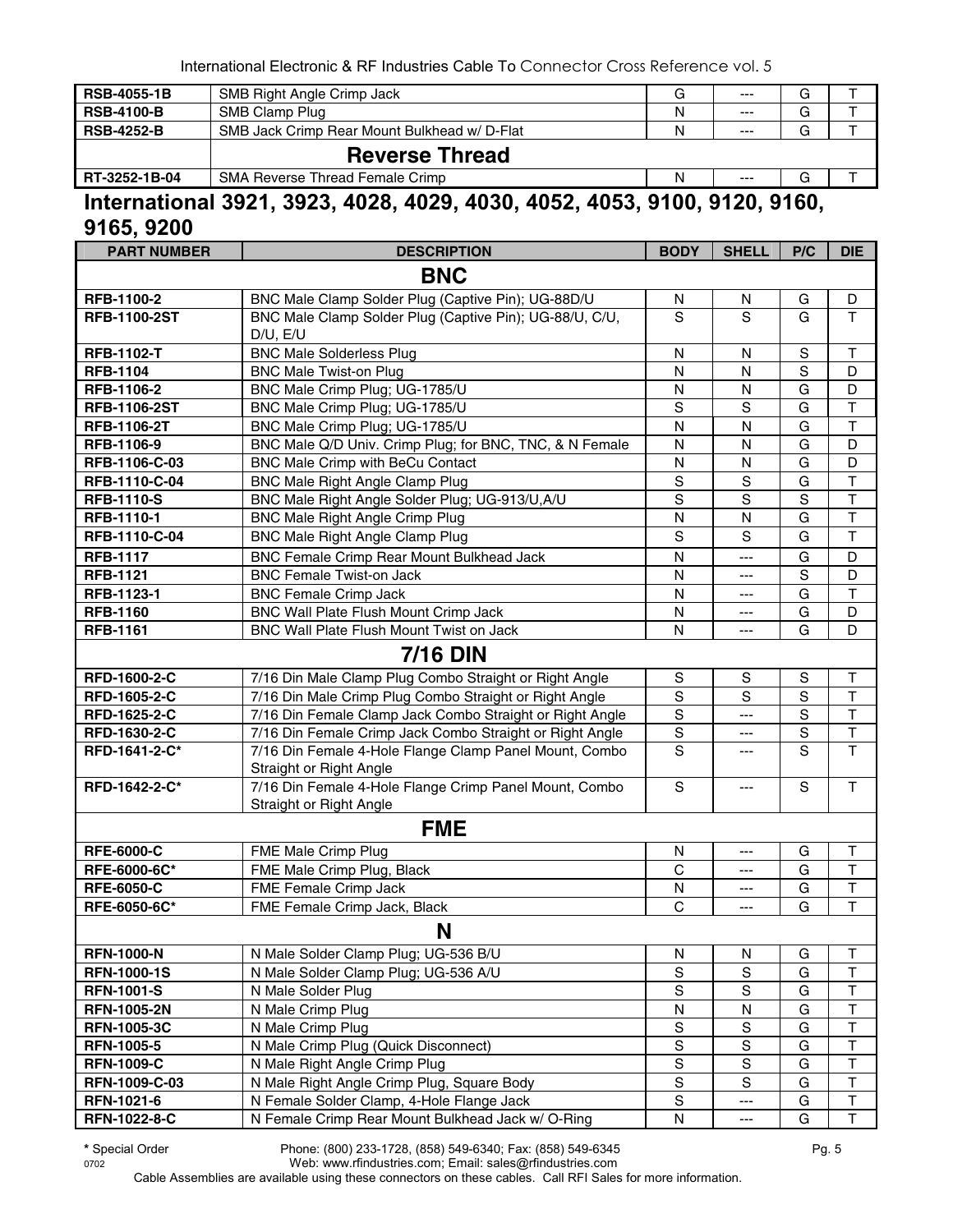| <b>RFN-1025-1</b> | N Female Cable Clamp Jack; UG-536B/U                |  | $---$ | G |  |  |  |  |
|-------------------|-----------------------------------------------------|--|-------|---|--|--|--|--|
| <b>RFN-1027</b>   | N Female Crimp Jack                                 |  | $--$  | G |  |  |  |  |
|                   | <b>Special</b>                                      |  |       |   |  |  |  |  |
| <b>RFS-2006</b>   | SMA Male Right Angle Crimp Plug with Modified Shell |  | $---$ | u |  |  |  |  |

| <b>PART NUMBER</b> | <b>DESCRIPTION</b>                                                    | <b>BODY</b>    | <b>SHELL</b>           | P/C            | <b>DIE</b>   |
|--------------------|-----------------------------------------------------------------------|----------------|------------------------|----------------|--------------|
|                    | <b>TNC</b>                                                            |                |                        |                |              |
| <b>RFT-1200</b>    | TNC Male Clamp Solder Plug; MS39012/26-0101                           | N              | N                      | S              | $\sf T$      |
| RFT-1202-2         | TNC Male Crimp Plug (Captive Pin); MS39012/26-0011                    | N              | N                      | G              | D            |
| <b>RFT-1202-2B</b> | TNC Male Crimp Plug (Black Body); MS39012/26-001                      | C              | C                      | G              | D            |
| RFT-1202-2T        | TNC Male Crimp Plug (Captive Pin); MS39012/26-0011                    | N              | N                      | G              | $\mathsf T$  |
| RFT-1202-5         | TNC Male Crimp Plug; (Quick Disconnect)                               | N              | N                      | G              | D            |
| <b>RFT-1204</b>    | <b>TNC Male Solderless Plug</b>                                       | N              | $\mathsf{N}$           | $\mathbf S$    | D            |
| <b>RFT-1206</b>    | TNC Male Twist on Plug; AMP 2221983-7                                 | N              | $\mathsf{N}$           | ${\mathsf S}$  | D            |
| <b>RFT-1212</b>    | TNC Female Crimp Rear Mount Bulkhead Jack;<br>MS39012/23329/4-14      | N              | $\qquad \qquad \cdots$ | G              | D            |
| <b>RFT-1214</b>    | TNC Female Twist-On Jack                                              | N              | $---$                  | S              | D            |
| RFT-1216-1         | TNC Female Crimp Jack; MS39012/27-0504                                | N              | ---                    | G              | D            |
| <b>RFT-1218</b>    | TNC Male Right Angle Crimp Plug; MS39012/30-0504                      | N              | N                      | G              | $\mathsf{T}$ |
|                    | <b>UHF</b>                                                            |                |                        |                |              |
| <b>RFU-500</b>     | UHF Solder Plug; PL-259; Use with RFU-530 Reducer                     | S              | N                      | S              | Dap          |
| <b>RFU-501</b>     | UHF Solder Plug; PL-259; Use with RFU-530-S Reducer                   | $\overline{s}$ | S                      | S              | т            |
| <b>RFU-504</b>     | UHF Male Push on Ferrule (No Installation Tools Required.);<br>PL-259 | $\mathsf{N}$   | N                      | S              | Dap          |
| <b>RFU-505</b>     | <b>UHF Male Crimp Plug</b>                                            | $\mathsf{N}$   | N                      | S              | Dap          |
| <b>RFU-505-ST</b>  | <b>UHF Male Crimp Plug</b>                                            | S              | S                      | S              | Τ            |
| <b>RFU-505-5</b>   | UHF Male Crimp Plug (Short Crimp)                                     | N              | N                      | N              | D            |
| <b>RFU-520</b>     | <b>UHF Female Clamp Jack</b>                                          | N              | ---                    | S              | $\mathsf{T}$ |
| <b>RFU-527</b>     | <b>UHF Female Crimp Jack</b>                                          | N              | N                      | S              | D            |
| <b>RFU-527-T</b>   | <b>UHF Female Crimp Jack</b>                                          | N              | ---                    | S              | $\mathsf T$  |
| <b>RFU-530</b>     | Adapter/Reducer; Use with RFU-500                                     | N              | ---                    | ---            | ---          |
| <b>RFU-530-S</b>   | Adapter/Reducer; Use with RFU-501                                     | S              | $---$                  | ---            | ---          |
| <b>RFU-530-Z*</b>  | Adapter/Reducer; Use with RFU-500 & 501                               | N              | ---                    | ---            | ---          |
|                    | <b>Mini-UHF</b>                                                       |                |                        |                |              |
| <b>RFU-600</b>     | Mini-UHF Male Push-on Ferrule Plug (No Installation Tools<br>Needed)  | N              | N                      | S              | T            |
| <b>RFU-600-1</b>   | Mini-UHF Male Crimp Plug; (AMP Drawn Metal Type)                      | N              | N                      | $\mathbb S$    | D            |
| <b>RFU-600-2</b>   | Mini-UHF Male Crimp Plug, Short, Black Chrome; Onaglass<br>Antennas   | $\mathsf{C}$   | C                      | G              | D            |
| <b>RFU-600-5</b>   | Mini-UHF Male Crimp Plug (Quick Disconnect)                           | N              | N                      | G              | D            |
| <b>RFU-600-6</b>   | Mini-UHF Male Crimp Plug; AMP 2266-001, Amphenol 81-<br>115           | $\overline{N}$ | $\overline{N}$         | $\overline{s}$ | D            |
| <b>RFU-600-10C</b> | Mini-UHF Male Right Angle Crimp Plug                                  | N              | N                      | G              | $\mathsf T$  |
| <b>RFU-601-1</b>   | Mini-UHF Female Crimp Jack                                            | N              | ---                    | G              | D            |
| <b>RFU-617-C</b>   | Mini-UHF Female Crimp Rear Mount Bulkhead Jack                        | N              | ---                    | G              | D            |
|                    | <b>Reverse Polarity</b>                                               |                |                        |                |              |
| <b>RP-1005-C</b>   | N Reverse Polarity Male Crimp Plug                                    | N              | N                      | G              | $\sf T$      |
| <b>RP-1106-C</b>   | <b>BNC Reverse Polarity Male Crimp Plug</b>                           | N              | N                      | G              | $\mathsf T$  |
| <b>RP-1117-C</b>   | BNC Reverse Polarity Female Crimp Rear Mount Bulkhead<br>Jack         | N              | ---                    | G              | $\mathsf T$  |
| <b>RP-1202-C</b>   | TNC Reverse Polarity Male Crimp Plug                                  | ${\sf N}$      | N                      | G              | T            |
| * Special Order    | Phone: (800) 233-1728, (858) 549-6340; Fax: (858) 549-6345            |                |                        |                | Pg. 6        |

0702 Web: www.rfindustries.com; Email: sales@rfindustries.com

Cable Assemblies are available using these connectors on these cables. Call RFI Sales for more information.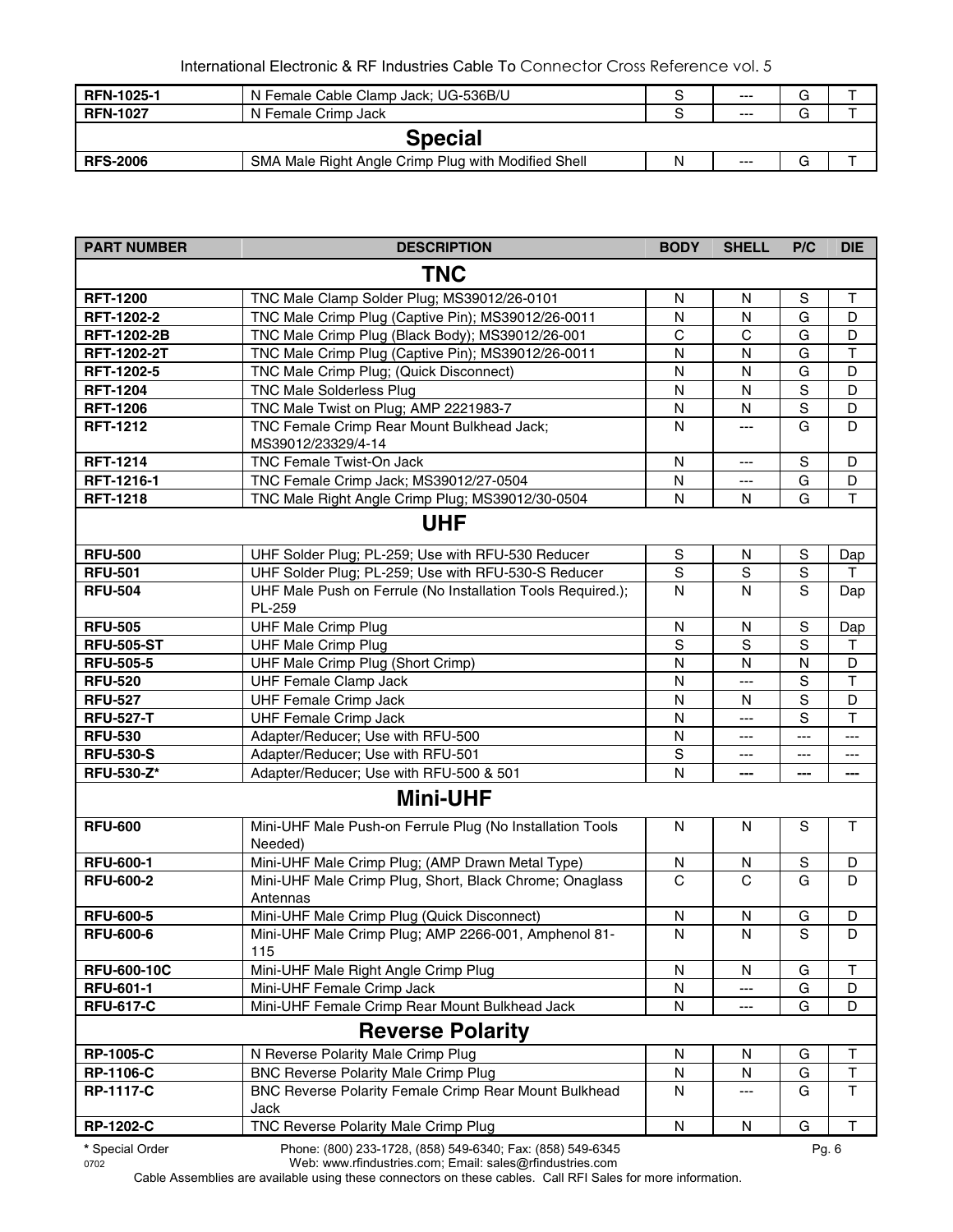| <b>RP-1212-C</b>  | TNC Reverse Polarity Female Crimp Rear Mount Bulkhead | N | $--$  | G |  |
|-------------------|-------------------------------------------------------|---|-------|---|--|
|                   | Jack                                                  |   |       |   |  |
| <b>RP-3000-C</b>  | SMA Reverse Polarity Male Crimp Plug                  | N | N     | G |  |
| <b>RP-3000-1C</b> | SMA Reverse Polarity Male Crimp Plug                  | G | G     | G |  |
| RP-3010-1C        | SMA Reverse Polarity Male Right Angle Crimp Plug      | G | G     | G |  |
| RP-3050-1C        | SMA Reverse Polarity Female Crimp Jack                | N | $---$ | G |  |
| RSA-3252-1C*      | SMA Reverse Polarity Female Crimp Rear Mount Bulkhead | G | $---$ | G |  |
|                   | Jack                                                  |   |       |   |  |

| <b>PART NUMBER</b> | <b>DESCRIPTION</b>                               | <b>BODY</b> | <b>SHELL</b> | P/C | <b>DIE</b> |
|--------------------|--------------------------------------------------|-------------|--------------|-----|------------|
|                    | <b>SMA</b>                                       |             |              |     |            |
| <b>RSA-3000-C</b>  | SMA Male Crimp Plug                              | N           | N            | G   | Т          |
| <b>RSA-3000-1C</b> | SMA Male Crimp Plug, Three Piece                 | N           | G            | G   | т          |
| <b>RSA-3010-C</b>  | SMA Male Right Angle Crimp Plug                  | N           | N            | G   | T          |
| <b>RSA-3050-C</b>  | SMA Female Crimp Jack                            | N           | ---          | G   | T          |
| <b>RSA-3060-C*</b> | SMA Female Right Angle Crimp Jack                | N           | ---          | G   | T          |
| <b>RSA-3100-C</b>  | SMA Male Clamp Solder Plug                       | N           | N            | G   | Т          |
| <b>RSA-3110-C</b>  | SMA Male Right Angle Clamp Plug                  | N           | N            | G   | T          |
| <b>RSA-3220-C*</b> | SMA Male Crimp Panel Mount, 2-Hole Flange Plug   | N           | N            | G   | T          |
| <b>RSA-3230-C*</b> | SMA Male Crimp Panel Mount, 4-Hole Flange Plug   | N           | N            | G   | Т          |
| RSA-3252-1C*       | SMA Female Crimp Rear Mount Bulkhead Jack        | G           | ---          | G   | T          |
| <b>RSA-3252-C*</b> | SMA Female Crimp Rear Mount Bulkhead             | N           | ---          | G   | T          |
| <b>RSA-3260-C</b>  | SMA Female Crimp Panel Mount, 2-Hole Flange Jack | N           |              | G   | T          |
| <b>RSA-3270-C</b>  | SMA Female Crimp Panel Mount, 4-Hole Flange      | N           | ---          | G   | т          |
|                    | <b>Reverse Thread</b>                            |             |              |     |            |
| <b>RT-1005-C</b>   | N Reverse Thread Male Crimp Plug                 | N           | N            | G   | Т          |
| RT-1009-C-03       | N Reverse Thread Right Angle Male Crimp Plug     | N           | N            | G   | T          |
| <b>RT-1200-C</b>   | TNC Reverse Thread Male Clamp Plug               | N           | N            | S   | T          |
| <b>RT-1202-C</b>   | TNC Reverse Thread Male Crimp Plug               | N           | N            | G   | D          |
| RT-3000-1C         | SMA Reverse Thread Male Crimp Plug               | N           | N            | G   | т          |

## **International 4027, 4051, 4055, 4072**

| <b>PART NUMBER</b>   | <b>DESCRIPTION</b>                                                                    | <b>SHELL</b> | <b>BODY</b> | P/C | <b>DIE</b> |
|----------------------|---------------------------------------------------------------------------------------|--------------|-------------|-----|------------|
|                      | <b>BNC</b>                                                                            |              |             |     |            |
| <b>RFB-1100-2</b>    | <b>BNC Male Clamp Plug</b>                                                            | N            | N           | G   | D          |
| <b>RFB-1100-2ST</b>  | <b>BNC Male Clamp Plug</b>                                                            | S            | S           | G   | T          |
| <b>RFB-1102-T</b>    | <b>BNC Male Solderless Clamp Plug</b>                                                 | N            | N           | S   | Т          |
| <b>RFB-1106-C1ST</b> | <b>BNC Male Crimp Plug</b>                                                            | S            | S           | G   | т          |
| RFB-1106-2TC1        | <b>BNC Male Crimp Plug</b>                                                            | N            | N           | G   | т          |
| RFB-1106-C1          | <b>BNC Male Crimp Plug</b>                                                            | N            | N           | G   | D          |
| RFB-1110-C-04        | <b>BNC Male Right Angle Clamp Plug</b>                                                | S            | S           | G   | Т          |
| <b>RFB-1110-C1</b>   | <b>BNC Male Right Angle Crimp Plug</b>                                                | N            | N           | G   | т          |
| <b>RFB-1117-C1</b>   | BNC Female Crimp Rear Mount Bulkhead Jack                                             | N            | ---         | G   | D          |
| RFB-1123-C1          | <b>BNC Female Crimp Jack</b>                                                          | N            | ---         | G   | т          |
|                      | <b>7/16 DIN</b>                                                                       |              |             |     |            |
| RFD-1600-2-C1        | 7/16 Din Male Clamp Plug Combo Straight or Right Angle                                | S            | S           | S   | т          |
| RFD-1605-2-C1        | 7/16 Din Male Crimp Plug Combo Straight or Right Angle                                | S            | S           | S   | т          |
| RFD-1611-2-C1*       | 7/16 Din Male Crimp Rear Mount Bulkhead Plug                                          | S            | S           | S   | т          |
| RFD-1625-2-C1        | 7/16 Din Female Clamp Jack Combo Straight or Right Angle                              | S            | $--$        | S   | T          |
| RFD-1630-2-C1        | 7/16 Din Female Crimp Jack Combo Straight or Right Angle                              | S            | ---         | S   | T          |
| RFD-1641-2-C1*       | 7/16 Din Female 4-Hole Flange Panel Mount Clamp Jack Combo<br>Straight or Right Angle | S            |             | S   | T          |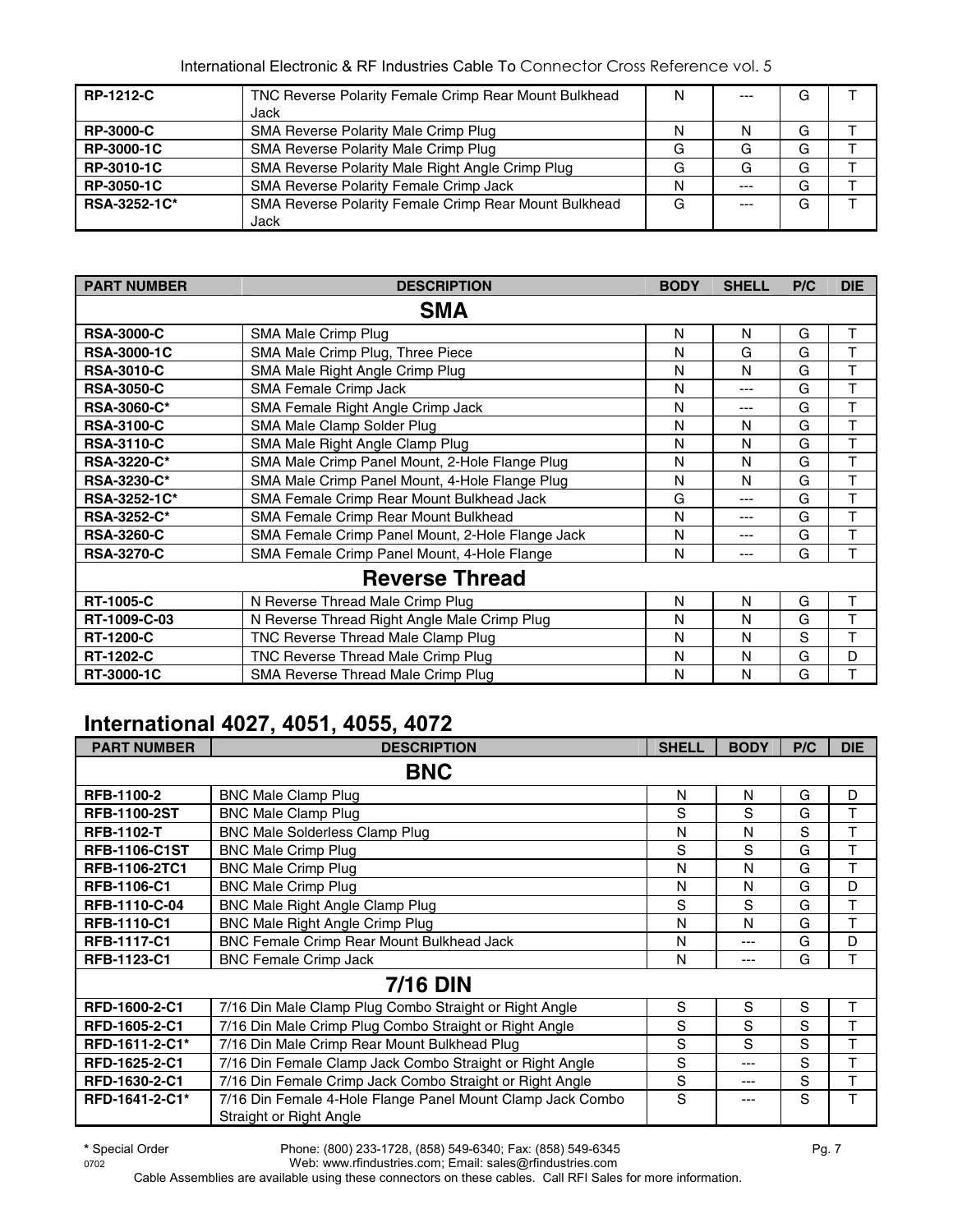| RFD-1642-2-C1*     | 7/16 Din Female 4-Hole Flange Panel Mount Crimp Jack Combo<br>Straight or Right Angle | $\mathbf S$    |                | S                    | $\mathsf T$             |  |  |  |  |
|--------------------|---------------------------------------------------------------------------------------|----------------|----------------|----------------------|-------------------------|--|--|--|--|
| N                  |                                                                                       |                |                |                      |                         |  |  |  |  |
| <b>RFN-1000-N</b>  | N Male Clamp Plug                                                                     | $\mathsf{N}$   | $\mathsf{N}$   | G                    | $\top$                  |  |  |  |  |
| <b>RFN-1000-1S</b> | N Male Clamp Plug                                                                     | S              | S              | G                    | $\top$                  |  |  |  |  |
| <b>RFN-1001-S</b>  | N Male Solder Plug                                                                    | $\mathbf S$    | S              | G                    | T                       |  |  |  |  |
| <b>RFN-1005-C1</b> | N Male Crimp Plug                                                                     | $\mathbf S$    | N              | G                    | $\mathsf T$             |  |  |  |  |
| RFN-1005-3C1       | N Male Crimp Plug                                                                     | $\overline{S}$ | $\overline{s}$ | G                    | $\overline{\mathsf{T}}$ |  |  |  |  |
| RFN-1005-5C1       | N Male Quick Disconnect Crimp Plug                                                    | $\mathbf S$    | S              | G                    | $\top$                  |  |  |  |  |
| RFN-1009-C1        | N Male Right Angle Crimp Plug                                                         | $\mathbf S$    | S              | G                    | T                       |  |  |  |  |
| RFN-1021-6         | N Female 4-Hole Flange Panel Mount Clamp Jack                                         | $\mathbf S$    | ---            | G                    | T                       |  |  |  |  |
| RFN-1022-8-C1      | N Female Crimp Rear Mount Bulkhead Jack                                               | N              | $---$          | G                    | T                       |  |  |  |  |
| <b>PART NUMBER</b> | <b>DESCRIPTION</b>                                                                    | <b>BODY</b>    | <b>SHELL</b>   | P/C                  | <b>DIE</b>              |  |  |  |  |
| RFN-1025-1         | N Female Clamp Jack                                                                   | S              | ---            | G                    | $\top$                  |  |  |  |  |
| <b>RFN-1027-C1</b> | N Female Crimp Jack                                                                   | S              | $---$          | G                    | T                       |  |  |  |  |
|                    | <b>TNC</b>                                                                            |                |                |                      |                         |  |  |  |  |
| <b>RFT-1200</b>    | TNC Male Clamp Plug                                                                   | N              | N              | G                    | Τ                       |  |  |  |  |
| RFT-1202-C1        | <b>TNC Male Crimp Plug</b>                                                            | N              | N              | G                    | D                       |  |  |  |  |
| RFT-1202-2TC1      | <b>TNC Male Crimp Plug</b>                                                            | N              | N              | G                    | T                       |  |  |  |  |
| RFT-1212-C1        | TNC Female Crimp Rear Mount Bulkhead Jack w/ D-Flat & O-Ring                          | N              | $\overline{a}$ | G                    | D                       |  |  |  |  |
| RFT-1216-C1        | TNC Female Crimp Jack                                                                 | N              | ---            | G                    | D                       |  |  |  |  |
| RFT-1218-C1        | TNC Male Right Angle Crimp Plug                                                       | N              | N              | G                    | $\mathsf T$             |  |  |  |  |
|                    | <b>UHF</b>                                                                            |                |                |                      |                         |  |  |  |  |
| <b>RFU-500</b>     | UHF Solder Plug, PL-259                                                               | $\mathbb S$    | N              | $\mathbf S$          | Dap                     |  |  |  |  |
| <b>RFU-501</b>     | UHF Solder Plug, PL-259                                                               | $\overline{s}$ | $\overline{s}$ | $\overline{s}$       | т                       |  |  |  |  |
| <b>RFU-505-C1</b>  | <b>UHF Male Crimp Plug</b>                                                            | ${\sf N}$      | N              | $\mathbf S$          | Dap                     |  |  |  |  |
| <b>RFU-520</b>     | <b>UHF Female Clamp Jack</b>                                                          | N              | ---            | S                    | T                       |  |  |  |  |
| <b>RFU-530</b>     | Reducer/Adapter, Use with RFU-500 & 501; UG-175/U                                     | $---$          | N              | $\scriptstyle\cdots$ | ---                     |  |  |  |  |
| <b>RFU-530-S</b>   | Reducer/Adapter, Use with RFU-500 & 501; UG-175/U                                     | ---            | $\mathbf S$    | ---                  | ---                     |  |  |  |  |
| <b>RFU-530-Z*</b>  | Reducer/Adapter, Use with RFU-500 & 501; UG-175/U                                     | ---            | N              | $---$                | $---$                   |  |  |  |  |
|                    | <b>Mini-UHF</b>                                                                       |                |                |                      |                         |  |  |  |  |
| <b>RFU-600-1C1</b> | Mini UHF Male Crimp Plug                                                              | N              | N              | G                    | D                       |  |  |  |  |
| <b>RFU-600-6C1</b> | Mini UHF Male Crimp Plug                                                              | N              | N              | $\mathbf S$          | D                       |  |  |  |  |
| RFU-600-10C1       | Mini UHF Male Right Angle Crimp Plug                                                  | N              | N              | G                    | T                       |  |  |  |  |
| <b>RFU-601-C1</b>  | Mini UHF Female Crimp Jack, Die-cast Zinc                                             | N              | $---$          | S                    | D                       |  |  |  |  |
|                    | <b>Reverse Polarity</b>                                                               |                |                |                      |                         |  |  |  |  |
| RP-1005-C1         | N Reverse Polarity Male Crimp Plug                                                    | N              | N              | G                    | T                       |  |  |  |  |
| RP-1202-C1         | TNC Reverse Polarity Male Crimp Plug                                                  | N              | N              | G                    | $\sf T$                 |  |  |  |  |
| RP-1212-C1         | TNC Reverse Polarity Female Rear Mount Bulkhead Crimp Jack                            | N              | ---            | G                    | $\sf T$                 |  |  |  |  |
| RP-3000-C1         | SMA Reverse Polarity Male Crimp Plug                                                  | N              | N              | G                    | $\mathsf T$             |  |  |  |  |
| RP-3000-1C1        | SMA Reverse Polarity Male Crimp Plug                                                  | G              | G              | G                    | $\overline{\mathsf{T}}$ |  |  |  |  |
| RP-3010-1C1        | SMA Reverse Polarity Male Right Angle Crimp Plug                                      | G              | G              | G                    | T                       |  |  |  |  |
| RP-3050-1C1        | SMA Reverse Polarity Female Crimp Jack                                                | G              | ---            | G                    | $\overline{\mathsf{T}}$ |  |  |  |  |
| RSA-3252-1C1*      | SMA Reverse Polarity Female Rear Mount Bulkhead Crimp Jack                            | G              |                | G                    | T                       |  |  |  |  |
|                    | <b>SMA</b>                                                                            |                |                |                      |                         |  |  |  |  |
| <b>RSA-3000-C1</b> | SMA Male Crimp Plug                                                                   | N              | N              | G                    | T                       |  |  |  |  |
| RSA-3010-1C1       | SMA Male Right Angle Crimp Plug                                                       | G              | G              | G                    | Τ                       |  |  |  |  |
| <b>RSA-3010-C1</b> | SMA Male Right Angle Crimp Plug                                                       | ${\sf N}$      | ${\sf N}$      | G                    | T                       |  |  |  |  |
| <b>RSA-3050-C1</b> | SMA Female Crimp Jack                                                                 | N              |                | G                    | T                       |  |  |  |  |
| <b>RSA-3100-C</b>  | SMA Male Clamp Plug                                                                   | N              | N              | G                    | T                       |  |  |  |  |
| <b>RSA-3110-C</b>  | SMA Male Right Angle Clamp Plug                                                       | N              | N              | G                    | T                       |  |  |  |  |
| RSA-3252-1C1       | SMA Female Crimp Rear Mount Bulkhead Jack                                             | G              | ---            | G                    | $\sf T$                 |  |  |  |  |
| RSA-3252-C1        | SMA Female Crimp Rear Mount Bulkhead Jack                                             | N              | ---            | G                    | $\mathsf T$             |  |  |  |  |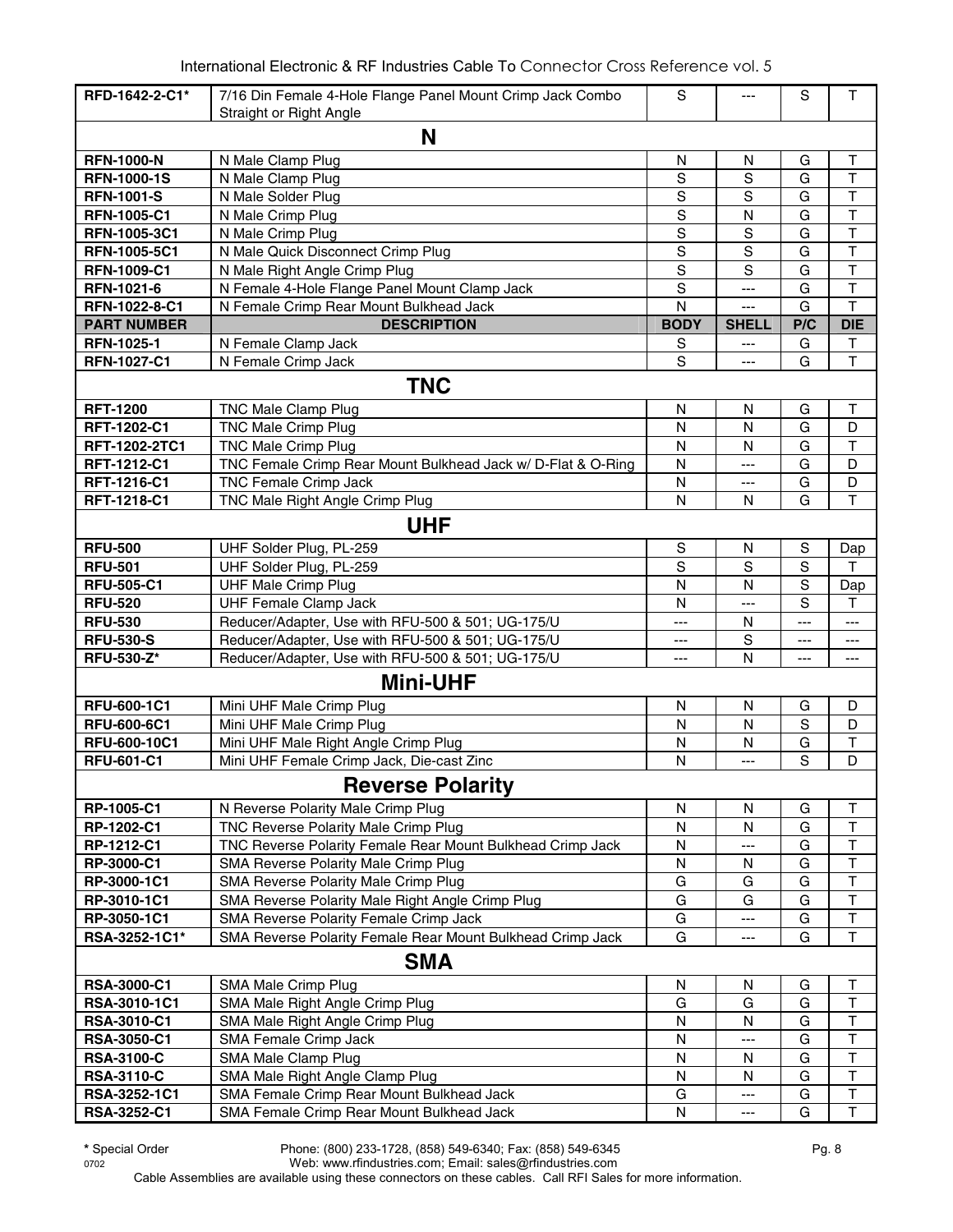|                  | <b>Reverse Thread</b>                        |   |   |  |
|------------------|----------------------------------------------|---|---|--|
| RT-1005-C1       | N Reverse Thread Male Crimp Plug             | N | G |  |
| RT-1009-C1-03    | N Reverse Thread Male Right Angle Crimp Plug | N | G |  |
| <b>RT-1200-C</b> | TNC Reverse Thread Male Crimp Plug           | N | G |  |
| RT-1202-C1       | TNC Reverse Thread Male Crimp Plug           | N | G |  |
| RT-3000-1C1      | SMA Reverse Thread Male Crimp Plug           |   | G |  |

#### **International 3934, 4032, 4033, 4035, 4036, 4036F, 4037, 4041, 4042, 4043, 9000, 9001, 9010, 9014, 9016, 9018, 9062, 9300**

| <b>PART NUMBER</b>  | <b>DESCRIPTION</b>                                   | <b>BODY</b>  | <b>SHELL</b>   | P/C            | <b>DIE</b>              |  |  |  |
|---------------------|------------------------------------------------------|--------------|----------------|----------------|-------------------------|--|--|--|
| <b>BNC</b>          |                                                      |              |                |                |                         |  |  |  |
| <b>RFB-1701-D</b>   | <b>BNC Male Clamp Plug</b>                           | $\mathsf{N}$ | ${\sf N}$      | G              | $\mathsf T$             |  |  |  |
| <b>PART NUMBER</b>  | <b>DESCRIPTION</b>                                   | <b>BODY</b>  | <b>SHELL</b>   | P/C            | <b>DIE</b>              |  |  |  |
| <b>RFB-1705</b>     | <b>BNC Male Twist-on Plug</b>                        | N            | N              | S              | D                       |  |  |  |
| RFB-1706-9          | <b>BNC Male Crimp Plug (Quick Disconnect)</b>        | N            | N              | G              | D                       |  |  |  |
| <b>RFB-1707-D</b>   | <b>BNC Male Crimp Plug</b>                           | N            | N              | G              | T                       |  |  |  |
| RFB-1707-2          | BNC Male Crimp Plug; UG-1789/U                       | $\mathsf{N}$ | N              | G              | D                       |  |  |  |
| RFB-1709-D*         | <b>BNC Male Right Angle Clamp Plug</b>               | N            | N              | G              | $\overline{\mathsf{T}}$ |  |  |  |
| <b>RFB-1710-D</b>   | <b>BNC Male Right Angle Crimp Plug</b>               | N            | $\mathsf{N}$   | G              | T                       |  |  |  |
| RFB-1710-D-05*      | BNC Male Right Angle Twist On Plug                   | $\mathsf{N}$ | N              | G              | $\overline{\mathsf{T}}$ |  |  |  |
| <b>RFB-1717</b>     | BNC Female Crimp Rear Mount Bulkhead Jack            | N            | $\overline{a}$ | G              | $\overline{D}$          |  |  |  |
| <b>RFB-1717-D</b>   | BNC Female Crimp Rear Mount Bulkhead Jack            | N            | ---            | G              | $\overline{\mathsf{T}}$ |  |  |  |
| <b>RFB-1720</b>     | BNC Female Solder Clamp Socket; UG-261/U             | N            | $---$          | S              | $\overline{\mathsf{T}}$ |  |  |  |
| RFB-1720-D*         | <b>BNC Female Clamp Jack</b>                         | N            | $---$          | G              | $\overline{\mathsf{T}}$ |  |  |  |
| <b>RFB-1722</b>     | <b>BNC Female Twist-on Socket Jack</b>               | N            | $---$          | S              | D                       |  |  |  |
| <b>RFB-1724</b>     | <b>BNC Female Crimp Jack</b>                         | N            | $---$          | G              | D                       |  |  |  |
| <b>RFB-1724-D</b>   | <b>BNC Female Crimp Jack</b>                         | N            | ---            | G              | T                       |  |  |  |
| <b>RFB-1760</b>     | BNC Wall Plate Flush Mount Crimp Jack                | N            | ---            | G              | D                       |  |  |  |
| <b>RFB-1761</b>     | BNC Wall Plate Flush Mount Twist-on Jack             | N            | ---            | G              | D                       |  |  |  |
| <b>Mini Bayonet</b> |                                                      |              |                |                |                         |  |  |  |
| <b>RFM-2000</b>     | Mini-Bayonet Female Crimp Cable Jack; Kings KM-59-23 | N            | $\overline{a}$ | G              | Τ                       |  |  |  |
|                     | N                                                    |              |                |                |                         |  |  |  |
| <b>RFN-1001-S</b>   | N Male Solder Plug                                   | $\mathbb S$  | S              | G              | Т                       |  |  |  |
| <b>RFN-1904-1N</b>  | N Male Clamp Solder Plug; UG-603/U, A/U              | N            | N              | G              | $\overline{\mathsf{T}}$ |  |  |  |
| <b>RFN-1904-1S</b>  | N Male Clamp Solder Plug; UG-603/U, A/U              | S            | $\mathbf S$    | G              | $\overline{\mathsf{T}}$ |  |  |  |
| <b>RFN-1907-2S</b>  | N Male Crimp Plug                                    | S            | S              | G              | T                       |  |  |  |
|                     | <b>TNC</b>                                           |              |                |                |                         |  |  |  |
| RFT-1801*           | TNC Male Clamp Solder Plug                           | N            | N              | $\mathbb S$    | Т                       |  |  |  |
| RFT-1803-1          | TNC Male Crimp Plug (Captive Pin); MS39012/26-0012   | N            | $\mathsf{N}$   | G              | D                       |  |  |  |
| <b>RFT-1805</b>     | TNC Male Solderless Plug; Amphenol 31-5061           | N            | N              | $\overline{s}$ | D                       |  |  |  |
| <b>RFT-1807</b>     | TNC Male Twist on Plug; AMP 221983-1                 | N            | N              | $\mathbf S$    | D                       |  |  |  |
| <b>RFT-1813</b>     | TNC Female Crimp Bulkhead; MS39012/28-0012           | N            | ---            | G              | D                       |  |  |  |
| <b>RFT-1815</b>     | TNC Female Twist on Cable Jack                       | N            | ---            | S              | D                       |  |  |  |
|                     | <b>UHF</b>                                           |              |                |                |                         |  |  |  |
| <b>RFU-500</b>      | UHF Solder Plug; PL-259; Use with RFU-531 Reducer    | S            | N              | $\mathbb S$    | Dap                     |  |  |  |
| <b>RFU-501</b>      | UHF Solder Plug; PL-259; Use with RFU-531-S Reducer  | $\mathbf S$  | $\mathbf S$    | $\mathbf S$    | т                       |  |  |  |
| <b>RFU-506</b>      | <b>UHF Male Crimp Plug</b>                           | N            | N              | $\mathbf S$    | Dap                     |  |  |  |
| RFU-520-D-03        | <b>UHF Female Clamp Jack</b>                         | N            |                | G              | т                       |  |  |  |
| <b>RFU-531</b>      | Adapter/Reducer; Use with RFU-500                    | N            | N              | ---            | ---                     |  |  |  |
| <b>RFU-531-S</b>    | Adapter/Reducer; Use with RFU-501                    | ---          | $\mathbb S$    | ---            | ---                     |  |  |  |
| <b>RFU-531-Z*</b>   | Adapter/Reducer; Use with RFU-501                    | ---          | $\mathbf S$    | ---            | ---                     |  |  |  |
|                     | <b>MINI UHF</b>                                      |              |                |                |                         |  |  |  |

**\*** Special Order Phone: (800) 233-1728, (858) 549-6340; Fax: (858) 549-6345 Pg. 9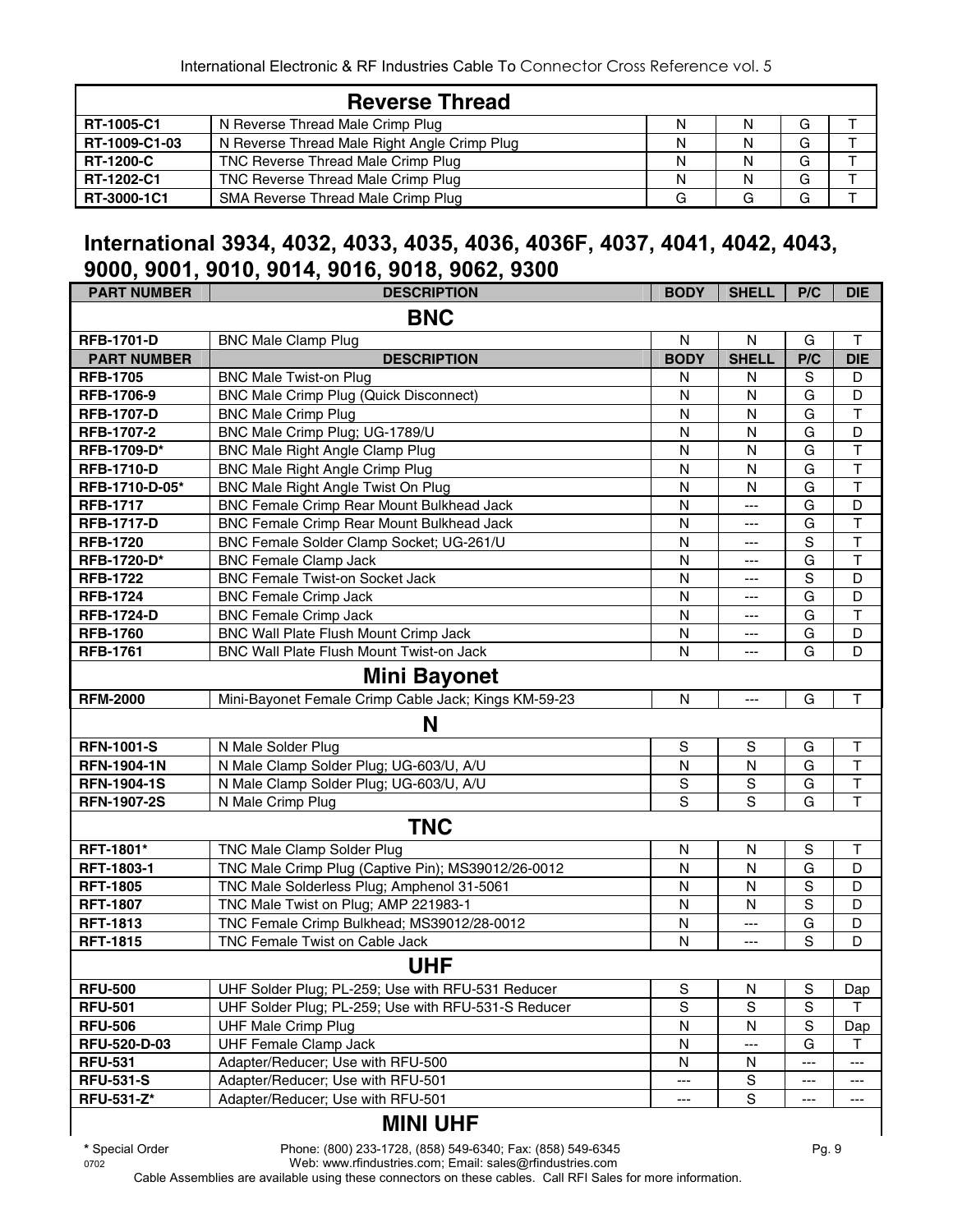| <b>RFU-601-5</b> | Mini-UHF Female Crimp Jack            | N | $---$ | c |  |  |  |  |
|------------------|---------------------------------------|---|-------|---|--|--|--|--|
| <b>MHV</b>       |                                       |   |       |   |  |  |  |  |
| <b>RHV-100-D</b> | Medium High Voltage Male Clamp Plug   | Ν |       | G |  |  |  |  |
| <b>RHV-106-D</b> | Medium High Voltage Male Crimp Plug   | N |       | G |  |  |  |  |
| <b>RHV-124-D</b> | Medium High Voltage Female Clamp Jack | N | $---$ | G |  |  |  |  |

# **International 3916, 7520, 7521, 7523, 9020, 9036**

| <b>PART NUMBER</b> | <b>DESCRIPTION</b>                        | <b>BODY</b> | <b>SHELL</b> | P/C | <b>DIE</b> |
|--------------------|-------------------------------------------|-------------|--------------|-----|------------|
|                    | <b>BNC</b>                                |             |              |     |            |
| <b>RFB-1707-D1</b> | <b>BNC Male Crimp Plug</b>                | Ν           | Ν            | G   |            |
| <b>RFB-1717-D1</b> | BNC Female Crimp Rear Mount Bulkhead Jack | N           | $---$        | J   |            |

#### **International 3931, 3932, 3941, 3942, 3943**

| <b>PART NUMBER</b> | <b>DESCRIPTION</b>                               | <b>BODY</b> | <b>SHELL</b> | P/C         | <b>DIE</b> |
|--------------------|--------------------------------------------------|-------------|--------------|-------------|------------|
|                    | <b>BNC</b>                                       |             |              |             |            |
| <b>RFB-1707-D2</b> | <b>BNC Male Crimp Plug</b>                       | N           | N            | ⌒<br>G      |            |
| <b>RFB-1717-D2</b> | <b>BNC Female Crimp Rear Mount Bulkhead Jack</b> | N           | $---$        | $\sim$<br>ت |            |

# **International 4008, 4009, 4063, 9080, 9085, 9090**

| <b>PART NUMBER</b>  | <b>DESCRIPTION</b>                                                                    | <b>BODY</b>    | <b>SHELL</b>   | P/C           | <b>DIE</b>              |  |  |  |  |
|---------------------|---------------------------------------------------------------------------------------|----------------|----------------|---------------|-------------------------|--|--|--|--|
| <b>BNC</b>          |                                                                                       |                |                |               |                         |  |  |  |  |
| <b>RFB-1101-1EN</b> | BNC Male Clamp Solder Plug; UG-959A/U                                                 | N              | $\mathsf{N}$   | G             | D                       |  |  |  |  |
|                     | 7/16 Din                                                                              |                |                |               |                         |  |  |  |  |
| RFD-1600-2-E        | 7/16 Din Male Clamp Plug Combo Straight or Right Angle                                | ${\mathsf S}$  | $\mathbf S$    | S             | $\top$                  |  |  |  |  |
| RFD-1605-2-E        | 7/16 Din Male Crimp Plug Combo Straight or Right Angle                                | $\mathbf S$    | S              | S             | $\mathsf T$             |  |  |  |  |
| RFD-1625-2-E        | 7/16 Din Female Clamp Jack Combo Straight or Right Angle                              | S              | $\overline{a}$ | S             | $\overline{\mathsf{T}}$ |  |  |  |  |
| RFD-1630-2-E        | 7/16 Din Female Crimp Jack Combo Straight or Right Angle                              | S              | ---            | S             | T                       |  |  |  |  |
| RFD-1641-2-E*       | 7/16 Din Female 4-Hole Flange Panel Mount Clamp Jack Combo<br>Straight or Right Angle | $\overline{s}$ | ---            | S             | $\overline{\mathsf{T}}$ |  |  |  |  |
| RFD-1642-2-E*       | 7/16 Din Female 4-Hole Flange Panel Mount Crimp Jack Combo<br>Straight or Right Angle | S              | $---$          | S             | T                       |  |  |  |  |
| N                   |                                                                                       |                |                |               |                         |  |  |  |  |
| <b>RFN-1001-S</b>   | N Male Solder Plug                                                                    | S              | S              | G             | Т                       |  |  |  |  |
| <b>RFN-1002-1N</b>  | N Male Solder Clamp Plug                                                              | N              | N              | G             | $\overline{\mathsf{T}}$ |  |  |  |  |
| <b>RFN-1002-1S</b>  | N Male Solder Clamp Plug                                                              | S              | S              | G             | T                       |  |  |  |  |
| <b>RFN-1006-3E</b>  | N Male Crimp Plug; UG-1681/U                                                          | $\overline{s}$ | $\overline{s}$ | G             | $\overline{\mathsf{T}}$ |  |  |  |  |
| <b>RFN-1008-3E</b>  | N Male Right Angle Clamp Plug                                                         | $\overline{s}$ | $\mathbf S$    | G             | $\overline{\mathsf{T}}$ |  |  |  |  |
| <b>RFN-1009-3E</b>  | N Male Right Angle Crimp Plug                                                         | $\overline{s}$ | S              | G             | $\overline{\mathsf{T}}$ |  |  |  |  |
| RFN-1021-7*         | N Female 4-Hole Flange Panel Mount Clamp                                              | S              | ---            | G             | T                       |  |  |  |  |
| RFN-1024-1          | N Female Cable Clamp Jack; UG-23D/U, F/U                                              | $\overline{s}$ | $---$          | G             | $\overline{\mathsf{T}}$ |  |  |  |  |
| <b>RFN-1028</b>     | N Female Crimp Jack                                                                   | S              | $\overline{a}$ | G             | T                       |  |  |  |  |
|                     | <b>TNC</b>                                                                            |                |                |               |                         |  |  |  |  |
| RFT-1218-E*         | TNC Male Right Angle Crimp Plug                                                       | ${\sf N}$      | N              | G             | $\mathsf T$             |  |  |  |  |
| <b>RFT-1219-E</b>   | TNC Male Right Angle Clamp Plug                                                       | N              | N              | G             | T                       |  |  |  |  |
|                     | <b>UHF</b>                                                                            |                |                |               |                         |  |  |  |  |
| <b>RFU-500</b>      | UHF Solder Plug; PL-259                                                               | $\mathbf S$    | N              | ${\mathbb S}$ | Dap                     |  |  |  |  |
| <b>RFU-501</b>      | UHF Solder Plug; PL-259                                                               | S              | S              | $\mathbf S$   | Τ                       |  |  |  |  |
| <b>RFU-503</b>      | UHF Male, Waterproof Plug (w/ Silicon Rubber O-Rings / Seals);                        | N              | N              | S             | T                       |  |  |  |  |
| * Special Order     | Phone: (800) 233-1728, (858) 549-6340; Fax: (858) 549-6345                            |                |                |               | Pg. 10                  |  |  |  |  |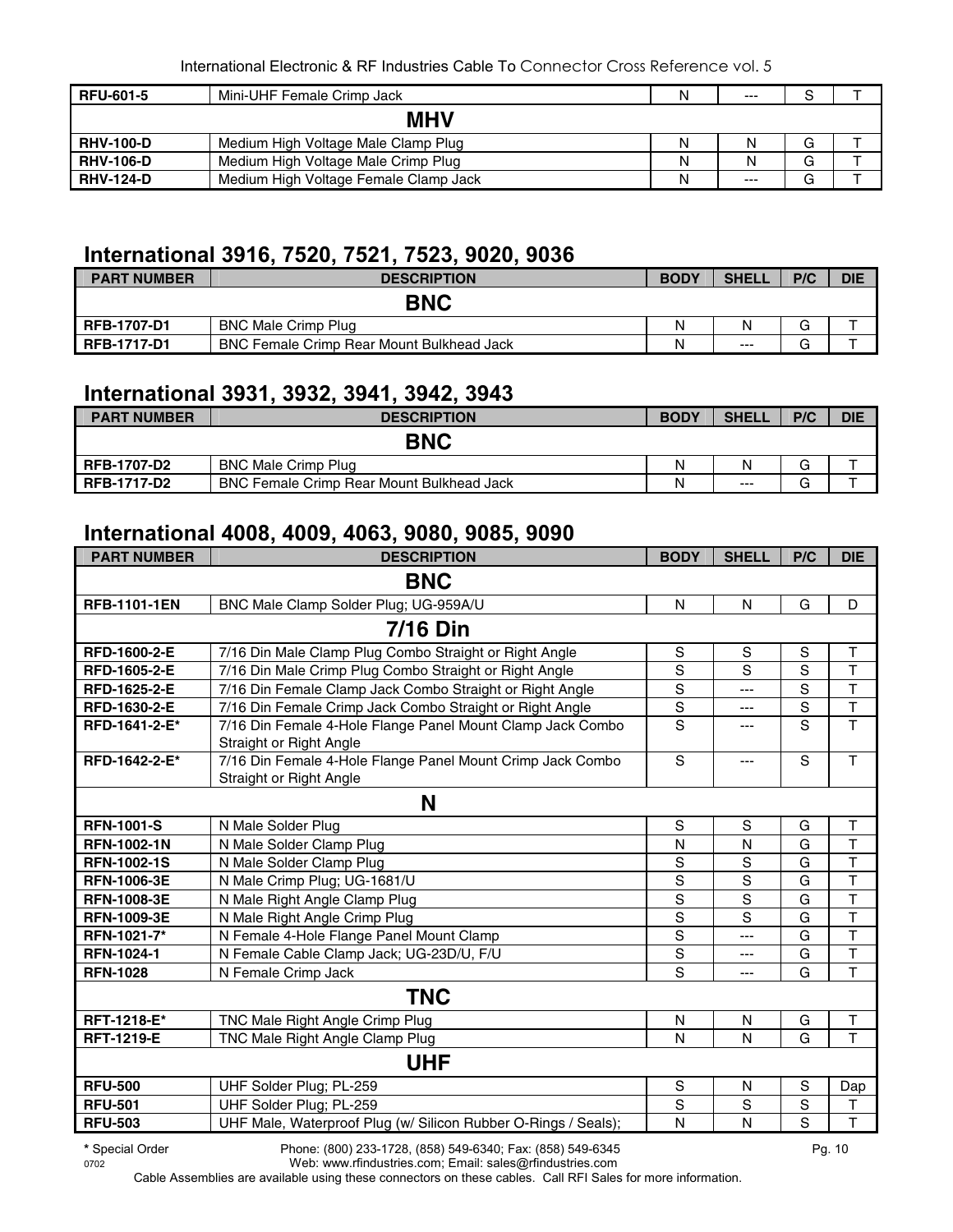|                   | PL-259                              |   |        |   |     |  |  |  |
|-------------------|-------------------------------------|---|--------|---|-----|--|--|--|
| <b>RFU-507</b>    | UHF Male Crimp Plug                 | N | N      | S | Dap |  |  |  |
| <b>RFU-507-S</b>  | <b>UHF Male Crimp Plug</b>          | S | O      | S | Dap |  |  |  |
| <b>RFU-507-ST</b> | <b>UHF Male Crimp Plug</b>          | S | ົ<br>o | S |     |  |  |  |
| <b>RFU-520-1E</b> | UHF Female Clamp Jack               | N | $---$  | S |     |  |  |  |
| <b>MHV</b>        |                                     |   |        |   |     |  |  |  |
| <b>RHV-100-E</b>  | Medium High Voltage Male Clamp Plug | Ν |        | G |     |  |  |  |

#### **International 4010, 4011, 4012, 4064, 4064C, 4066**

| <b>PART NUMBER</b> | <b>DESCRIPTION</b>                                             | <b>BODY</b> | <b>SHELL</b> | P/C | <b>DIE</b> |  |  |  |
|--------------------|----------------------------------------------------------------|-------------|--------------|-----|------------|--|--|--|
|                    | N                                                              |             |              |     |            |  |  |  |
| <b>RFN-1001-S</b>  | N Male Solder Plug                                             | S           | S            | G   |            |  |  |  |
| <b>RFN-1006-3F</b> | N Male Crimp Plug; UG-1682/U                                   | S           | S            | G   |            |  |  |  |
| <b>RFN-1009-3F</b> | N Male Right Angle Crimp Plug                                  | S           | S            | G   |            |  |  |  |
| UHF                |                                                                |             |              |     |            |  |  |  |
| <b>RFU-500</b>     | UHF Solder Plug; PL-259                                        | S           | N            | S   | Dap        |  |  |  |
| <b>PART NUMBER</b> | <b>DESCRIPTION</b>                                             | <b>BODY</b> | <b>SHELL</b> | P/C | <b>DIE</b> |  |  |  |
| <b>RFU-501</b>     | UHF Solder Plug; PL-259                                        | S           | S            | S   | ᠇          |  |  |  |
| <b>RFU-503</b>     | UHF Male, Waterproof Plug (w/ Silicon Rubber O-Rings / Seals); | N           | N            | S   | ᠇          |  |  |  |
|                    | PL-259                                                         |             |              |     |            |  |  |  |
| <b>RFU-507-STF</b> | <b>UHF Male Crimp Plug</b>                                     | S           | S            | S   |            |  |  |  |
| <b>RFU-520-1E</b>  | <b>UHF Female Clamp Jack</b>                                   | N           | ---          | S   |            |  |  |  |

#### **International 9086, 9095**

| <b>PART NUMBER</b>  | <b>DESCRIPTION</b>                                                               | <b>BODY</b> | <b>SHELL</b> | P/C | <b>DIE</b>              |  |  |  |  |
|---------------------|----------------------------------------------------------------------------------|-------------|--------------|-----|-------------------------|--|--|--|--|
| <b>BNC</b>          |                                                                                  |             |              |     |                         |  |  |  |  |
| <b>RFB-1101-1SI</b> | <b>BNC Male Clamp Plug</b>                                                       | S           | S            | G   | T                       |  |  |  |  |
|                     | <b>7/16 DIN</b>                                                                  |             |              |     |                         |  |  |  |  |
| RFD-1600-2-E        | 7/16 Din Male Clamp Plug Combo Straight or Right Angle                           | S           | S            | S   | Τ                       |  |  |  |  |
| <b>RFD-1604-21</b>  | 7/16 Din Male Crimp Plug Combo Straight or Right Angle                           | S           | S            | S   | Τ                       |  |  |  |  |
| <b>RFD-1605-2-E</b> | 7/16 Din Male Crimp Plug Combo Straight or Right Angle                           | S           | S            | S   | T                       |  |  |  |  |
| RFD-1625-2-E        | 7/16 Din Female Clamp Jack Combo Straight or Right Angle                         | S           | $---$        | S   | T                       |  |  |  |  |
| RFD-1630-2-E        | 7/16 Din Female Clamp Jack Combo Straight or Right Angle                         | S           | ---          | S   | T                       |  |  |  |  |
| RFD-1641-2-E*       | 7/16 Din Female 4 Hole Flange Clamp Jack Combo Straight or<br><b>Right Angle</b> | S           | ---          | S   | T                       |  |  |  |  |
| RFD-1642-2-E*       | 7/16 Din Female 4 Hole Flange Crimp Jack Combo Straight or<br><b>Right Angle</b> | S           | ---          | S   | T                       |  |  |  |  |
|                     | N                                                                                |             |              |     |                         |  |  |  |  |
| <b>RFN-1001-S</b>   | N Male Solder Plug                                                               | S           | S            | G   | T                       |  |  |  |  |
| <b>RFN-1002-1SI</b> | N Male Solder Clamp Plug                                                         | S           | S            | G   | T                       |  |  |  |  |
| <b>RFN-1006-31</b>  | N Male Crimp Plug; UG-1681/U                                                     | S           | S            | G   | T                       |  |  |  |  |
| <b>RFN-1009-31</b>  | N Male Right Angle Crimp Plug                                                    | S           | S            | G   | $\overline{\mathsf{T}}$ |  |  |  |  |
| <b>RFN-1024-1SI</b> | N Female Cable Clamp Jack; UG-23D/U, F/U                                         | S           | ---          | G   | T                       |  |  |  |  |
| <b>RFN-1028-SI</b>  | N Female Crimp Cable Jack; UG-1688/U                                             | S           | ---          | G   | T                       |  |  |  |  |
|                     | TNC                                                                              |             |              |     |                         |  |  |  |  |
| <b>RFT-1201-l*</b>  | TNC Male Clamp Plug                                                              | N           | N            | G   | Τ                       |  |  |  |  |
| <b>RFT-1201-SI</b>  | TNC Male Clamp Plug                                                              | S           | S            | G   | T                       |  |  |  |  |
| <b>RFT-1214-I</b>   | TNC Female Clamp Jack                                                            | N           | ---          | G   | T                       |  |  |  |  |
|                     | <b>UHF</b>                                                                       |             |              |     |                         |  |  |  |  |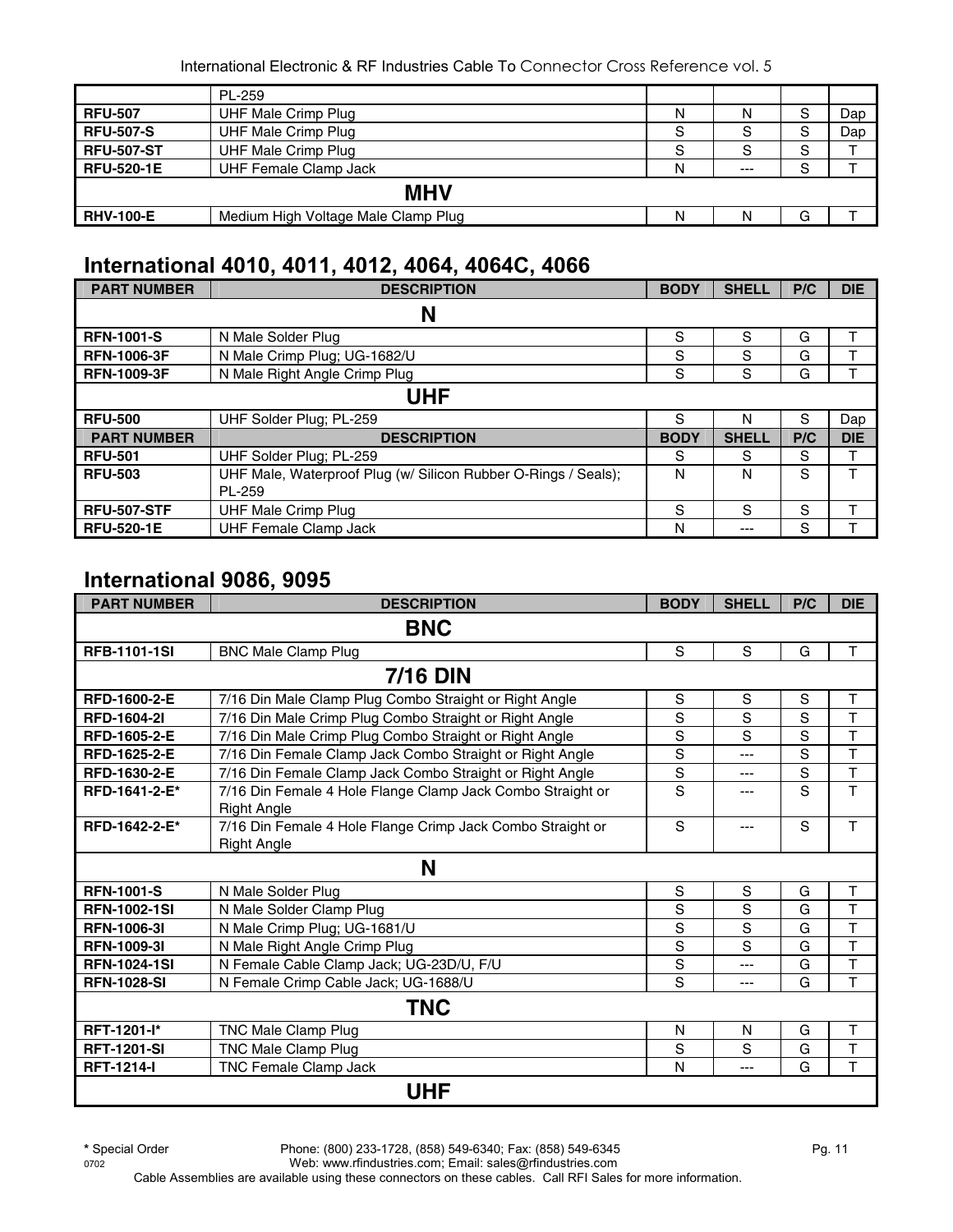| <b>RFU-500</b>          | <b>UHF Male Solder Plug</b>                               | S | N   | S | Dap |  |  |  |
|-------------------------|-----------------------------------------------------------|---|-----|---|-----|--|--|--|
| <b>RFU-501</b>          | <b>UHF Male Solder Plug</b>                               | S | S   | S |     |  |  |  |
| <b>RFU-503</b>          | UHF Male Clamp Plug, Waterproof w/ Silicon Rubber O-Rings | N | N   | S |     |  |  |  |
| <b>RFU-507-SI</b>       | <b>UHF Male Crimp Plug</b>                                | S | S   | S |     |  |  |  |
| <b>RFU-520-I*</b>       | <b>UHF Female Clamp Jack</b>                              | N | --- | S |     |  |  |  |
| <b>Reverse Polarity</b> |                                                           |   |     |   |     |  |  |  |
| RP-1006-3I              | N Reverse Polarity Male Crimp Plug                        | N | N   | G |     |  |  |  |
| <b>RP-1028-I</b>        | N Reverse Polarity Female Crimp Jack                      | N | N   | G |     |  |  |  |
| <b>RP-1202-I</b>        | TNC Reverse Polarity Male Crimp Plug                      | N | --- | G |     |  |  |  |
| <b>RP-1216-I</b>        | TNC Reverse Polarity Female Crimp Jack                    | N | --- | G |     |  |  |  |
| <b>RP-3000-I</b>        | SMA Reverse Polarity Male Crimp Plug                      | N | N   | G |     |  |  |  |
|                         | <b>SMA</b>                                                |   |     |   |     |  |  |  |
| <b>RSA-3000-I</b>       | SMA Male Crimp Plug                                       | N | N   | G |     |  |  |  |

#### **International 4085**

| <b>PART NUMBER</b> | <b>DESCRIPTION</b>                     | <b>BODY</b> | <b>SHELL</b> | P/C    | <b>DIE</b> |
|--------------------|----------------------------------------|-------------|--------------|--------|------------|
|                    | <b>BNC</b>                             |             |              |        |            |
| <b>RFB-1707-J</b>  | <b>BNC Male Crimp Plug</b>             | N           | N            | ⌒<br>G |            |
| <b>RFB-1710-J</b>  | <b>BNC Male Right Angle Crimp Plug</b> | N           | N            | G      |            |

| <b>PART NUMBER</b> | <b>DESCRIPTION</b>                        | <b>BODY</b> | <b>SHELL</b> | P/C | <b>DIE</b> |
|--------------------|-------------------------------------------|-------------|--------------|-----|------------|
| <b>RFB-1717-J</b>  | BNC Female Crimp Rear Mount Bulkhead Jack | Ν           | $- - -$      | ⌒   |            |
| <b>RFB-1724-J</b>  | BNC Female Crimp Jack                     | Ν           | $- - -$      | ⌒   |            |

#### **International 4050**

| <b>PART NUMBER</b> | <b>DESCRIPTION</b>                                       | <b>BODY</b> | <b>SHELL</b> | P/C | <b>DIE</b> |  |  |  |  |
|--------------------|----------------------------------------------------------|-------------|--------------|-----|------------|--|--|--|--|
|                    | <b>BNC</b>                                               |             |              |     |            |  |  |  |  |
| RFB-1107-7         | BNC Male Crimp Plug; for Motorola White PTFE             | N           | N            | G   |            |  |  |  |  |
| N                  |                                                          |             |              |     |            |  |  |  |  |
| <b>RFN-1005-7</b>  | N Male Crimp Plug; for Motorola White PTFE               | S           | S            | G   |            |  |  |  |  |
|                    | <b>TNC</b>                                               |             |              |     |            |  |  |  |  |
| <b>RFT-1202-7</b>  | TNC Male Crimp Plug; for Motorola White PTFE             | N           | N            | G   | D          |  |  |  |  |
| <b>RFT-1202-7T</b> | TNC Male Crimp Plug; for Motorola White PTFE             | N           | N            | G   |            |  |  |  |  |
|                    | <b>Mini-UHF</b>                                          |             |              |     |            |  |  |  |  |
| <b>RFU-600-7</b>   | Mini-UHF Male Crimp Plug; for Motorola White PTFE        | N           | N            | G   |            |  |  |  |  |
|                    | <b>SMA</b>                                               |             |              |     |            |  |  |  |  |
| <b>RSA-3010-7</b>  | SMA Male Right Angle Crimp Plug; for Motorola White PTFE | N           | N            |     |            |  |  |  |  |

#### **International 9048, 9049**

| <b>PART NUMBER</b> | <b>DESCRIPTION</b>                               | <b>BODY</b> | <b>SHELL</b> | P/C | <b>DIE</b> |  |  |  |
|--------------------|--------------------------------------------------|-------------|--------------|-----|------------|--|--|--|
|                    | <b>BNC</b>                                       |             |              |     |            |  |  |  |
| <b>RFB-1707-Q</b>  | <b>BNC Male Crimp Plug</b>                       | N           | N            | G   |            |  |  |  |
| <b>RFB-1710-Q</b>  | BNC Male Right Angle Crimp Plug                  | N           | N            | G   |            |  |  |  |
| <b>RFB-1717-Q</b>  | <b>BNC Female Crimp Rear Mount Bulkhead Jack</b> | N           | $- - -$      | G   |            |  |  |  |
| <b>RFB-1724-Q</b>  | <b>BNC Female Crimp Jack</b>                     | N           | $--$         | G   |            |  |  |  |
| <b>TNC</b>         |                                                  |             |              |     |            |  |  |  |
| <b>RFT-1803-Q</b>  | TNC Male Crimp Plug                              | N           | N            | G   |            |  |  |  |
|                    |                                                  |             |              |     |            |  |  |  |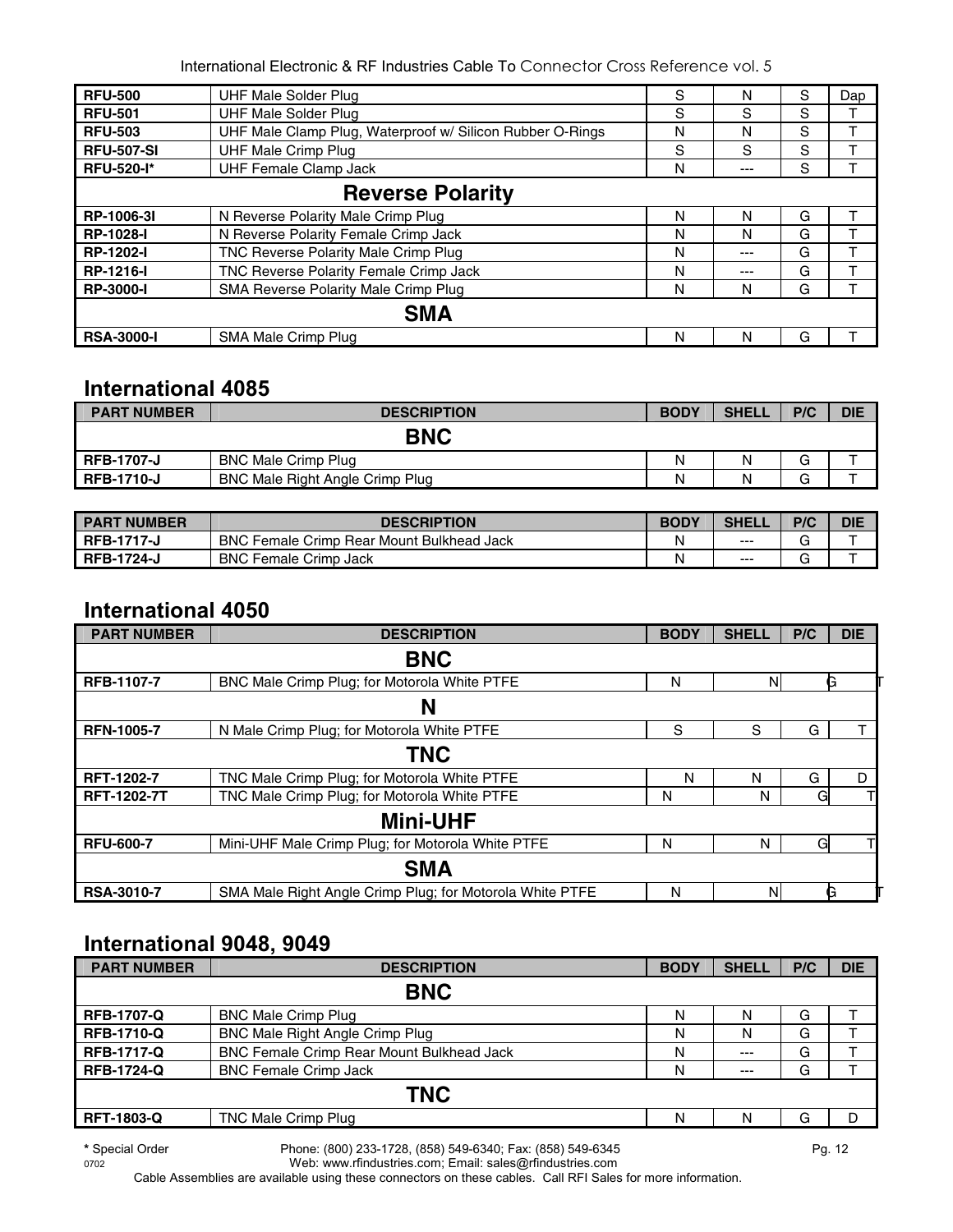#### **International 3938**

| <b>PART NUMBER</b> | <b>DESCRIPTION</b>         | <b>BODY</b> | <b>SHELL</b> | P/C | <b>DIE</b> |
|--------------------|----------------------------|-------------|--------------|-----|------------|
|                    | <b>BNC</b>                 |             |              |     |            |
| <b>RFB-1707-Q1</b> | <b>BNC Male Crimp Plug</b> | Ν           |              |     | -          |

#### **International 4015, 4016, 7513, 7515, 9040, 9050**

| <b>PART NUMBER</b> | <b>DESCRIPTION</b>                               | <b>BODY</b> | <b>SHELL</b> | P/C | <b>DIE</b> |
|--------------------|--------------------------------------------------|-------------|--------------|-----|------------|
|                    | <b>BNC</b>                                       |             |              |     |            |
| <b>RFB-1707-R</b>  | <b>BNC Male Crimp Plug</b>                       | N           | N            | G   |            |
| <b>RFB-1710-R</b>  | <b>BNC Male Right Angle Crimp Plug</b>           | N           | N            | G   |            |
| <b>RFB-1717-R</b>  | <b>BNC Female Crimp Rear Mount Bulkhead Jack</b> | N           | $---$        | G   |            |
| <b>RFB-1724-R</b>  | <b>BNC Female Crimp Jack</b>                     | N           | $---$        | G   |            |

#### **International 6303**

| <b>PART NUMBER</b> | <b>DESCRIPTION</b>         | <b>BODY</b> | <b>SHELL</b> | P/C         | <b>DIE</b> |
|--------------------|----------------------------|-------------|--------------|-------------|------------|
|                    | <b>BNC</b>                 |             |              |             |            |
| <b>RFB-1707-R1</b> | <b>BNC Male Crimp Plug</b> | N           |              | $\sim$<br>G |            |

#### **International 4081, 4083**

| <b>PART NUMBER</b> | <b>DESCRIPTION</b>                                    | <b>BODY</b> | <b>SHELL</b> | P/C | <b>DIE</b> |  |  |  |
|--------------------|-------------------------------------------------------|-------------|--------------|-----|------------|--|--|--|
|                    | <b>BNC</b>                                            |             |              |     |            |  |  |  |
| <b>RFB-1707-S</b>  | <b>BNC Male Crimp Plug</b>                            | N           | N            | G   | Τ          |  |  |  |
| <b>RFB-1710-S</b>  | <b>BNC Male Right Angle Crimp Plug</b>                | N           | N            | G   | D          |  |  |  |
| <b>RFB-1717-S</b>  | <b>BNC Female Crimp Rear Mount Bulkhead Jack</b>      | N           | $---$        | G   | T          |  |  |  |
| <b>RFB-1724-S</b>  | <b>BNC Female Crimp Jack</b>                          | N           | ---          | G   |            |  |  |  |
| Mini-SMB 75 Ohm    |                                                       |             |              |     |            |  |  |  |
| RSB-200-1-179      | Mini-SMB Crimp Plug, for RG-179/U Only                | G           | $--$         | G   | т          |  |  |  |
| RSB-210-1-179      | Mini-SMB Right Angle Crimp Plug, for RG-179/U Only    | G           | ---          | G   | T          |  |  |  |
| RSB-220-1-179      | Mini-SMB Crimp Jack, for RG-179/U Only                | G           | $---$        | G   | т          |  |  |  |
| RSB-221-1-179      | Mini-SMB Bulkhead Crimp Jack, for RG-179/U Only       | G           | $---$        | G   | т          |  |  |  |
|                    | SMB 75 Ohm                                            |             |              |     |            |  |  |  |
| RSB-300-1-179      | SMB Crimp Plug, for RG-179/U Only                     | G           | ---          | G   | т          |  |  |  |
| RSB-301-179        | SMB Crimp Plug, with Locking Shell, for RG-179/U Only | N           | $---$        | G   | т          |  |  |  |
| RSB-310-1-179      | SMB Right Angle Crimp Plug, for RG-179/U Only         | G           | $---$        | G   |            |  |  |  |

#### **International 4082, 9022**

| <b>PART NUMBER</b>     | <b>DESCRIPTION</b>                        | <b>BODY</b> | <b>SHELL</b> | P/C | <b>DIE</b> |
|------------------------|-------------------------------------------|-------------|--------------|-----|------------|
|                        | <b>BNC</b>                                |             |              |     |            |
| <b>RFB-1707-S1</b>     | <b>BNC Male Crimp Plug</b>                | N           | N            | G   |            |
| <b>RFB-1710-S1</b>     | <b>BNC Male Right Angle Crimp Plug</b>    | N           | N            | G   |            |
| <b>RFB-1717-S1</b>     | BNC Female Crimp Rear Mount Bulkhead Jack | N           | $---$        | G   |            |
| <b>RFB-1724-S1</b>     | <b>BNC Female Crimp Jack</b>              | N           | $---$        | G   |            |
|                        | Mini-SMB 75 Ohm                           |             |              |     |            |
| <b>RSB-200-1-179DS</b> | Mini-SMB Crimp Plug                       | G           | $- - -$      | G   |            |
| <b>RSB-210-1-179DS</b> | Mini-SMB Right Angle Crimp Plug           | G           | $---$        | G   |            |
| <b>RSB-220-1-179DS</b> | Mini-SMB Crimp Jack                       | G           | $---$        | G   |            |
| .                      |                                           |             |              |     |            |

**<sup>\*</sup>** Special Order Phone: (800) 233-1728, (858) 549-6340; Fax: (858) 549-6345 Pg. 13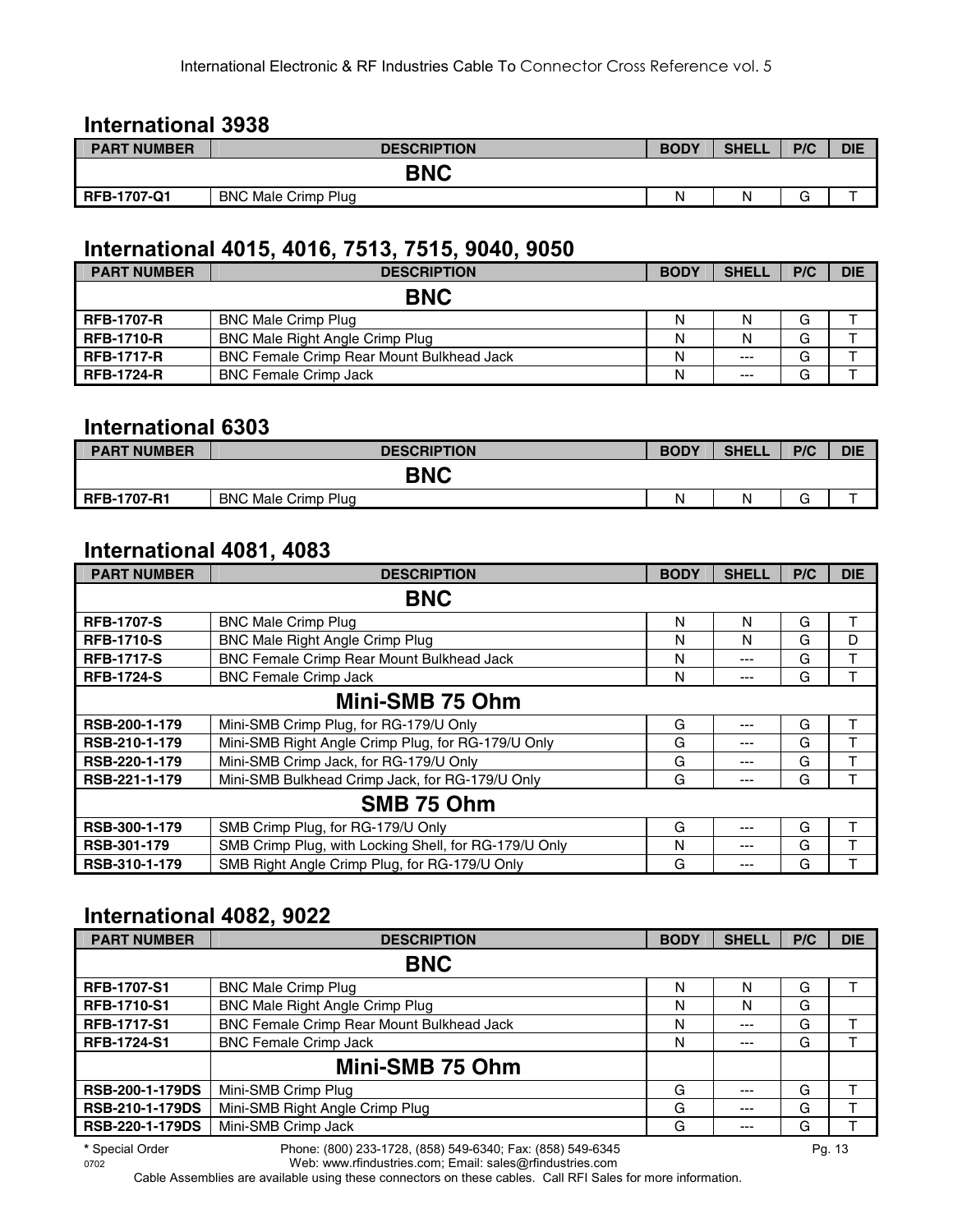| <b>RSB-221-1-179DS</b> | Mini-SMB Crimp Jack                | G | $- - -$ | G |  |
|------------------------|------------------------------------|---|---------|---|--|
|                        | SMB 75 Ohm                         |   |         |   |  |
| <b>RSB-300-1-179DS</b> | SMB Crimp Plug                     | G | $--$    | G |  |
| <b>RSB-301-179DS</b>   | SMB Crimp Plug, with Locking Shell | N | $---$   | G |  |
| <b>RSB-310-1-179DS</b> | SMB Right Angle Crimp Plug         | G | $--$    | G |  |

#### **International 9091**

| <b>PART NUMBER</b>  | <b>DESCRIPTION</b>                                             | <b>BODY</b> | <b>SHELL</b> | P/C | <b>DIE</b> |  |
|---------------------|----------------------------------------------------------------|-------------|--------------|-----|------------|--|
| <b>BNC</b>          |                                                                |             |              |     |            |  |
| <b>RFB-1101-1X</b>  | BNC Male Clamp Solder Plug; UG-959A/U                          | N           | N            | G   | D          |  |
| <b>RFB-1107-1X</b>  | <b>BNC Male Crimp Plug</b>                                     | N           | N            | G   | D          |  |
| <b>RFB-1110-X</b>   | <b>BNC Male Right Angle Crimp Plug</b>                         | N           | N            | G   | т          |  |
| <b>RFB-1124-1X</b>  | <b>BNC Female Crimp Jack</b>                                   | N           | ---          | G   | D          |  |
| <b>7/16 DIN</b>     |                                                                |             |              |     |            |  |
| <b>RFD-1600-2-X</b> | 7/16 Din Male Clamp Plug Combo Straight or Right Angle         | S           | S            | S   | т          |  |
| <b>RFD-1605-2-X</b> | 7/16 Din Male Crimp Plug Combo Straight or Right Angle         | S           | S            | S   | ┯          |  |
| <b>RFD-1625-2-X</b> | 7/16 Din Female Clamp Jack Combo Straight or Right Angle       | S           | ---          | S   | т          |  |
| RFD-1630-2-X        | 7/16 Din Female Crimp Jack Combo Straight or Right Angle       | S           | ---          | S   | т          |  |
| RFD-1641-2-X*       | 7/16 Din Female 4 Hole Flange Clamp Combo Straight or Rt Angle | S           | ---          | S   | ᠇          |  |
| RFD-1642-2-X*       | 7/16 Din Female 4 Hole Flange Crimp Combo Straight or Rt Angle | S           | ---          | S   |            |  |
| <b>FME</b>          |                                                                |             |              |     |            |  |
| <b>RFE-6050-X</b>   | FME Female Crimp Jack                                          | N           |              | G   |            |  |

| <b>PART NUMBER</b>    | <b>DESCRIPTION</b>                        | <b>BODY</b>    | <b>SHELL</b> | P/C         | <b>DIE</b>              |  |  |
|-----------------------|-------------------------------------------|----------------|--------------|-------------|-------------------------|--|--|
| N                     |                                           |                |              |             |                         |  |  |
| <b>RFN-1001-S</b>     | N Male Solder Plug                        | $\mathbf S$    | S            | G           | T                       |  |  |
| <b>RFN-1004-1SX</b>   | N Male Clamp Plug                         | S              | S            | G           | $\overline{\mathsf{T}}$ |  |  |
| <b>RFN-1007-2SX</b>   | N Male Crimp Plug                         | $\overline{s}$ | S            | G           | $\overline{\mathsf{T}}$ |  |  |
| <b>RFN-1009-X*</b>    | N Male Right Angle Crimp Plug             | $\overline{s}$ | S            | G           | $\overline{\mathsf{T}}$ |  |  |
| RFN-1009-X-04         | N Male Right Angle Crimp Plug             | N              | N            | G           | $\overline{\mathsf{T}}$ |  |  |
| <b>RFN-1026-1X</b>    | N Female Clamp Jack                       | S              | $---$        | G           | T                       |  |  |
| <b>RFN-1029-SX</b>    | N Female Crimp Jack                       | S              | $---$        | G           | T                       |  |  |
| <b>TNC</b>            |                                           |                |              |             |                         |  |  |
| RFT-1201-1X           | TNC Male Clamp Plug                       | N              | N            | G           | T                       |  |  |
| <b>RFT-1203-1X</b>    | <b>TNC Male Crimp Plug</b>                | N              | N            | G           | D                       |  |  |
| <b>RFT-1213-X</b>     | TNC Female Crimp Rear Mount Bulkhead Jack | N              | ---          | G           | D                       |  |  |
| <b>RFT-1217-X</b>     | <b>TNC Female Crimp Jack</b>              | N              | $---$        | G           | D                       |  |  |
| <b>UHF</b>            |                                           |                |              |             |                         |  |  |
| <b>RFU-500</b>        | <b>UHF Male Solder Plug</b>               | $\mathbf S$    | N            | $\mathbf S$ | Dap                     |  |  |
| <b>RFU-501</b>        | <b>UHF Male Clamp Plug</b>                | S              | S            | S           | T                       |  |  |
| <b>RFU-508-X</b>      | <b>UHF Male Crimp Plug</b>                | N              | N            | S           | Dap                     |  |  |
| <b>Mini-UHF</b>       |                                           |                |              |             |                         |  |  |
| <b>RFU-600-1X</b>     | Mini-UHF Male Crimp Plug                  | N              | N            | G           | D                       |  |  |
| <b>RFU-601-1X</b>     | Mini-UHF Female Crimp Jack                | N              | ---          | S           | D                       |  |  |
| <b>SMA</b>            |                                           |                |              |             |                         |  |  |
| <b>RSA-3000-X</b>     | SMA Male Crimp Plug                       | N              | N            | G           | $\mathsf T$             |  |  |
| <b>RSA-3010-X</b>     | SMA Male Right Angle Crimp Plug           | N              | N            | G           | T                       |  |  |
| <b>RSA-3050-X</b>     | <b>SMA Female Crimp Jack</b>              | N              | ---          | G           | T                       |  |  |
| <b>Reverse Thread</b> |                                           |                |              |             |                         |  |  |

**\*** Special Order Phone: (800) 233-1728, (858) 549-6340; Fax: (858) 549-6345 Pg. 14